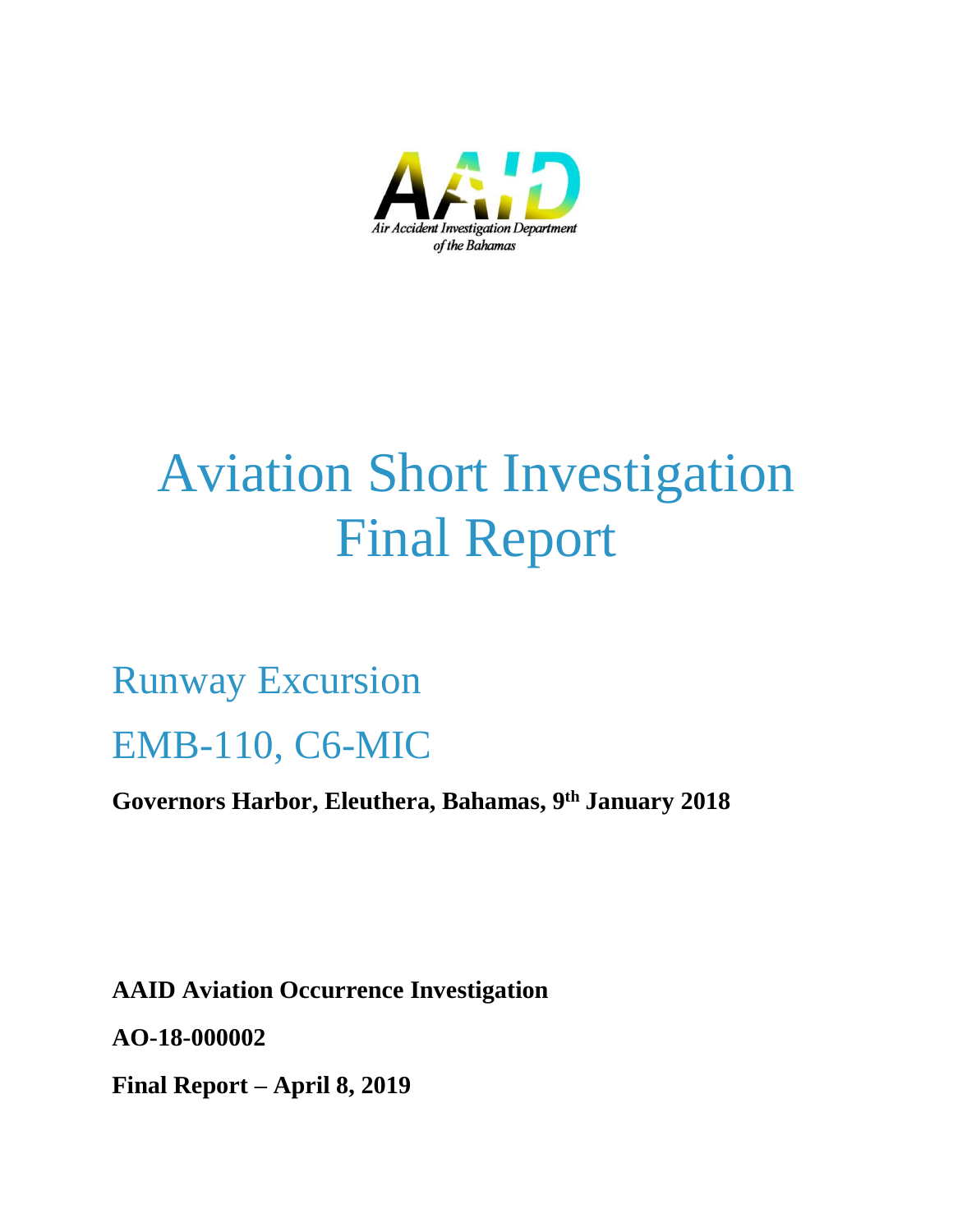

#### **The Air Accident Investigation Department (AAID)**

The Air Accident Investigation Department (AAID) is the independent accident investigation department under the Bahamas Ministry of Tourism and Aviation (MOTA) charged with the responsibility of investigating all aviation accidents and incidents in the Bahamas.

The AAID's function is to promote and improve safety and public confidence in the aviation industry through excellence in:

- Independent investigation of aviation accidents and other safety occurrences
- Safety data recording, analysis, and research
- Fostering safety awareness, knowledge and action.

**The AAID does not investigate for the purpose of apportioning blame or to provide a means for determining liability.** At the same time, an investigation report must include factual material of sufficient weight to support the analysis and findings. At all times the AAID endeavors to balance the use of material that could imply adverse comment with the need to properly explain what happened, and why, in a fair and unbiased manner.

The AAID performs its functions in accordance with the provisions of the Bahamas Civil Aviation Act 2016, Civil Aviation (Investigations of Air Accidents and Incidents) Regulations and Amendment Regulations 2017, International Civil Aviation Organization (ICAO) Annex 13 (Eleventh edition, July 2016 – latest revision) and, where applicable, relevant international agreements.

The Air Accident Investigation Department is mandated by the Ministry of Tourism and Aviation to investigate air transportation accidents and incidents, determine probable causes of accidents and incidents, issue safety recommendations, study transportation safety issues and evaluate the safety effectiveness of agencies and stakeholders involved in air transportation. The objective of a safety investigation is to identify and reduce safety-related risk. AAID investigations determine and communicate the safety factors related to the transport safety matter being investigated.

The AAID makes public its findings and recommendations through accident reports, safety studies, special investigation reports, safety recommendations and safety alerts. Unless otherwise indicated, recommendations in this report are addressed to the regulatory authorities of the State having responsibility for the matters with which the recommendation is concerned. It is for those authorities to decide what action is taken. When the AAID issues a safety recommendation, the person, organization or agency is required to provide a written response without delay. The response shall indicate whether the person, organization or agency accepts the recommendation, any reasons for not accepting part or all the recommendation(s), and details of any proposed safety action(s) resulting from the recommendation(s) issued.

Official Copies of accident reports can be obtained by contacting: Air Accident Investigation Department 2nd Floor, Manx Corporate Center #45 West Bay Street P. O. Box CB-11702 Nassau N. P., Bahamas Tel: 1 (242) 397-5513 / 5509 / 5520 / 5525 Fax: (242) 327-2192

Additional copies of the reports can be viewed on the **AAID**'s website at [http://www.baaid.org](http://www.baaid.org/) or requested by email: [baaid@bahamas.gov.bs.](mailto:baaid@bahamas.gov.bs)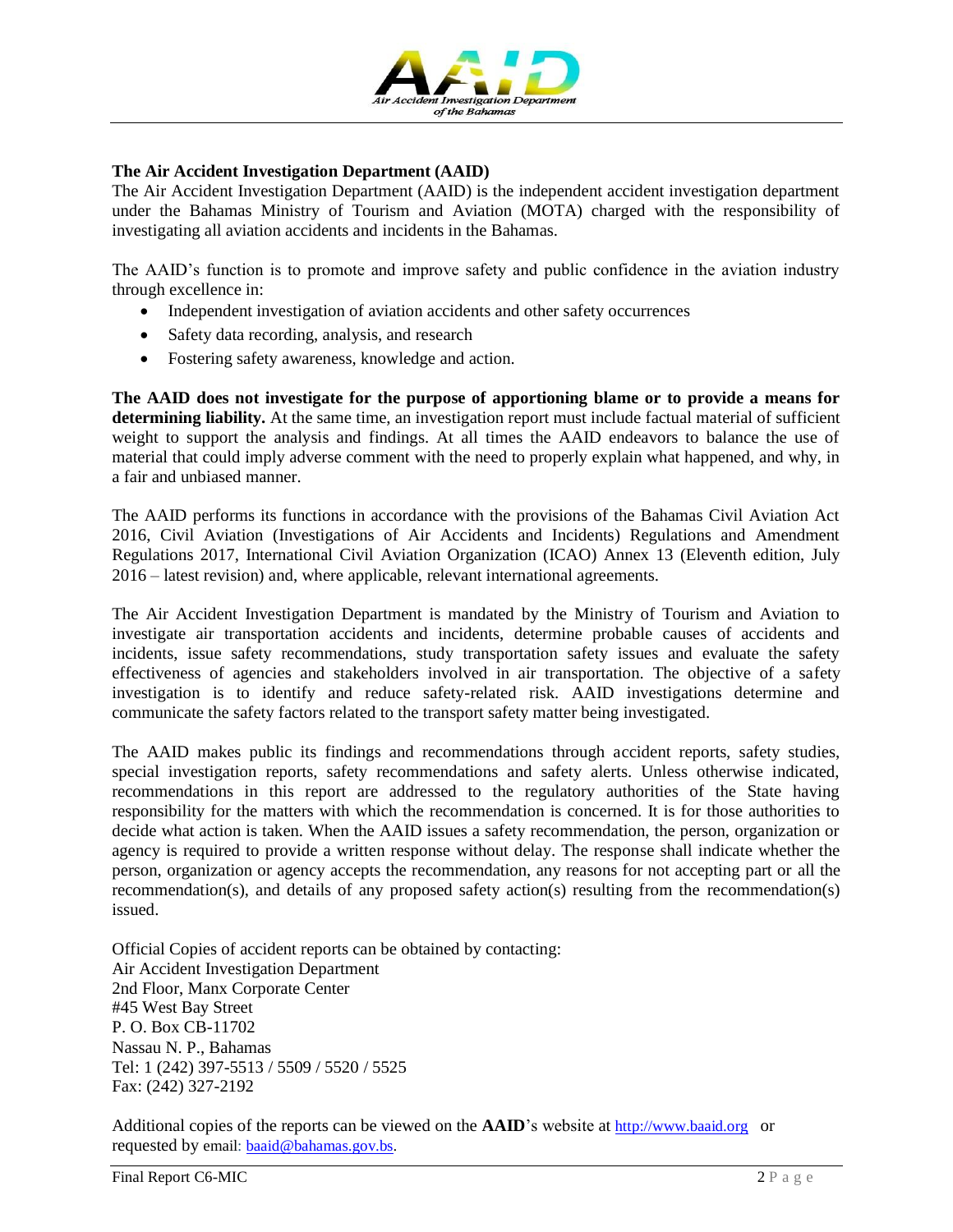

## **Runway Excursion EMB-110, C6-MIC**

## **What Happened?**

On 9<sup>th</sup> January 2018, the Air Accident Investigation Department (AAID) received notification of an aircraft accident which occurred at the Governors Harbor Airport, Governors Harbor, Eleuthera, Bahamas.

The aircraft involved was an Embraer Bandeirante (EMB-110), 15 passenger aircraft, registration C6- MIC, registered to Pineapple Air Limited, (a Bahamas Air Operator Certificate (AOC) holder), operating as Pineapple Air flight 978. Information received was that at approximately 8:05 pm, after landing, the left main landing gear of the aircraft collapsed, resulting in a runway excursion to the left side of runway 33.

C6-MIC departed the Lynden Pindling International Airport (LPIA) at 7:00 pm on an instrument flight plan, filed with Nassau Air Traffic Control (ATC). A total of seventeen (17) souls were reported to be on board, (2 crew, 15 passengers). C6-MIC was not originally scheduled to operate flight 978. C6-KRC, a Beechcraft 1900C aircraft, also operated by Pineapple Air Ltd., was originally scheduled to conduct this flight. There was a change in plans and flight 978 was downgraded and C6-MIC was substituted to conduct the flight. A revised flight plan was not submitted to ATC noting changes.

A post-crash interview was conducted with the captain of the aircraft in which he stated that initially, he attempted a landing on runway 15 at Governors Harbor Airport, but he executed a go-around when visual contact was lost due to heavy rain. The captain provided a written statement in which he noted that on the second attempt for landing, based on the suggestion of the fireman located at Governors Harbor airport, he made the decision to switch to runway 33. He further stated that while on final approach to runway 33, visual contact was lost once again, and a second go-around was executed. On the third and final attempt, he was able to land the aircraft on runway 33, however, 2 seconds after touchdown the left main landing gear collapsed resulting in a runway excursion on the left side of runway 33. Heavy rain was occurring at the time of the landing. The captain reported the landing and accident occurred at 7:40 pm.

Weather conditions were described as severe, at the time of the accident, by personnel at the airport. The manager of the airport stated that she "was on her way home when she got the call about the accident and wondered what an aircraft was doing flying in such bad weather." She also stated that "during her return to the airport, the weather was so bad, that she could not see the car in front of her, due to the heavy downpour."

A passenger on the aircraft in his written statement described the weather at the time of landing as "atrociously awful." The firemen and Airport Authority personnel at the airport stated that after the accident occurred, assistance to the aircraft was hampered due to the severe rain downpour.

The Department of Meteorology issued several severe weather warnings for the Northwest and Central Bahamas including Eleuthera. The forecasted warnings associated with the weather systems impacted local conditions and included heavy rain showers, gusty winds, and thunderstorms. These conditions were all present at the time of touchdown.

On  $10<sup>th</sup>$  January 2018, investigators from the AAID along with personnel from the Airport Authority (AA) were dispatched to the scene to investigate. Remnants of the thunderstorms, including persistent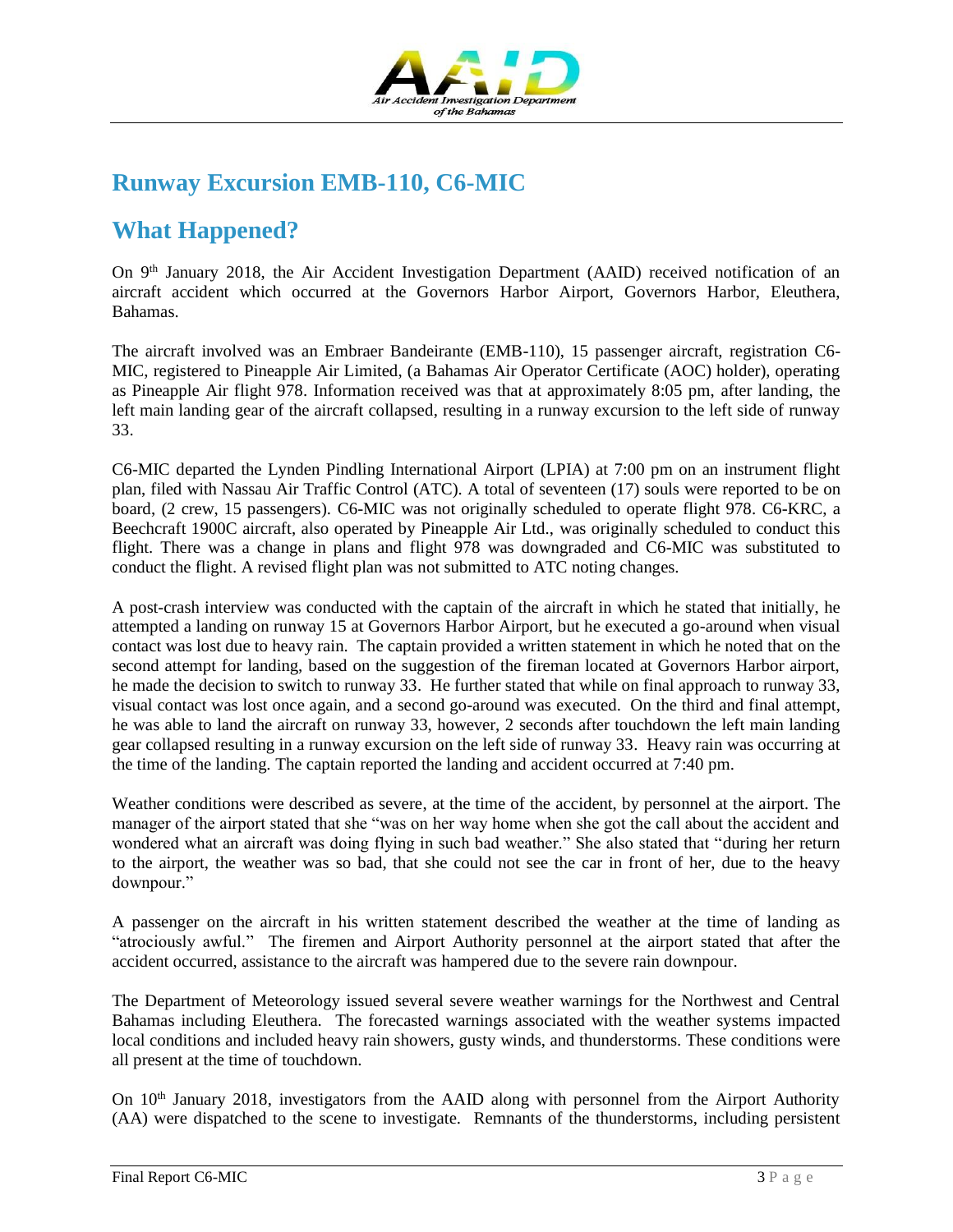

rain remained in the area at the time of investigators arrival and throughout the onsite investigation process.



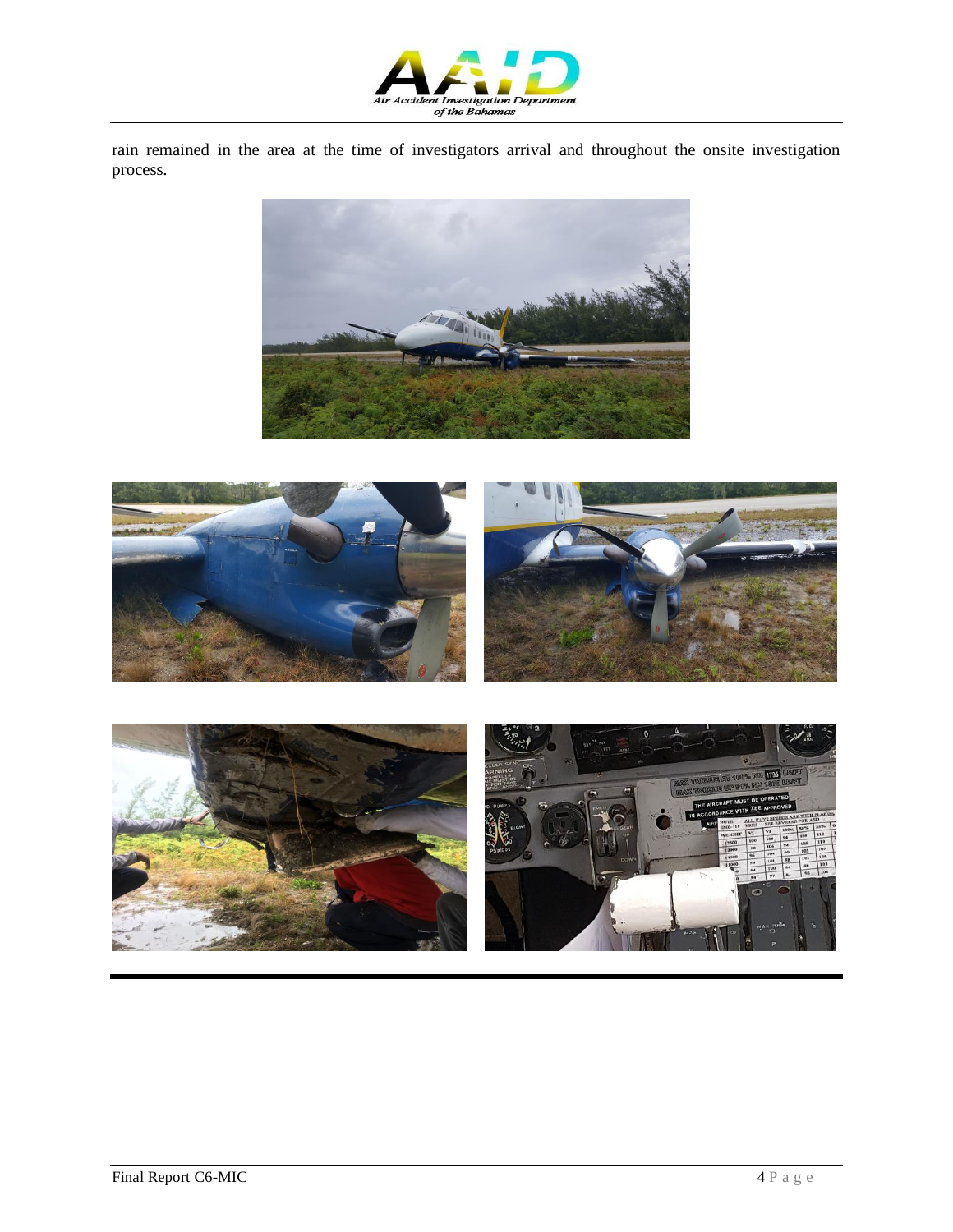

## **Investigation Findings**

During the documentation of the aircraft and the flight deck, the landing gear selector switch was observed in the "Up" position, despite the right main and nose gear being fully extended and locked in position. While the investigation did not uncover any other abnormalities, which may have contributed to the collapse of the left main landing gear, investigations uncovered other safety and security related concerns that required attention.

Issues uncovered related to personnel licensing issuance and oversight, secure airside unescorted access, airmen initial and recurrent training documentation, aviation security oversight, lack of enforcement of tenant agreement and inconsistent AOC operator record keeping process and documentation.

## **Analysis**

Observation contained here based on manufacturers engineering documentation and investigators analysis. Consultation with the maintenance personnel determined, based on system operation, the landing gear handle can be selected to the "Up" position and the landing gears will not retract (as long as the landing gear emergency selector switch is not selected) if there is a short or break in the circuit; but it will retract with an intermitting gear "micro switch" (fully extended strut off the ground during normal operation) interrupting and then completing the circuit, (the gear move and stop whenever the circuit intermits). This occurrence has been witnessed by the maintenance team in the field.

#### **Landing Gear Systems Engineering Evaluation of Accident Report (Embraer)**

Model EMB-110, Registration C6-MIC, MSN 110-407, Owner / operator - Pineapple Air Limited Accident number AO-18-000002, Authority AAID, Bahamas.

Reports available: Accident notification, Preliminary Report, Crew report and Authority Scenario and some pictures of the aircraft at the accident location and of the recovering activities.

The hypothesis that follows was advanced by the investigation team, however, the manufacturer disputes this hypothesis with their own analysis and hypothesis. After both analyses, the conclusion is that no determination can be reached as to what contributed to the left main gear failure.

Hypothesis described in the "Investigation Findings", document "What Happened C6-MIC - Authority scenario.docx":

*"...if the landing gear switch is placed in the "UP" position and the "gear contact micro- switch" on either landing gear is "contaminated with dirt, water or other contaminants or if the switch is "shorted out" for whatever reason, it is possible that the gear will not retract when commanded by the selection of the gear switch. In this instance the gear position lights would still be illuminated with "3-green lights" which normally indicates the gear as being "down and locked," despite the gear being selected to the "UP" position. However, once you land or the contaminant is removed or "system short" is corrected or no longer exists, there is a possibility that the gear could collapse, as the gear selector switch was in the "UP" position as previously selected by the crew."*

The manufacturer systems engineering considers this hypothesis very unlikely due to the following reasons, all considering the hypothetical scenario above: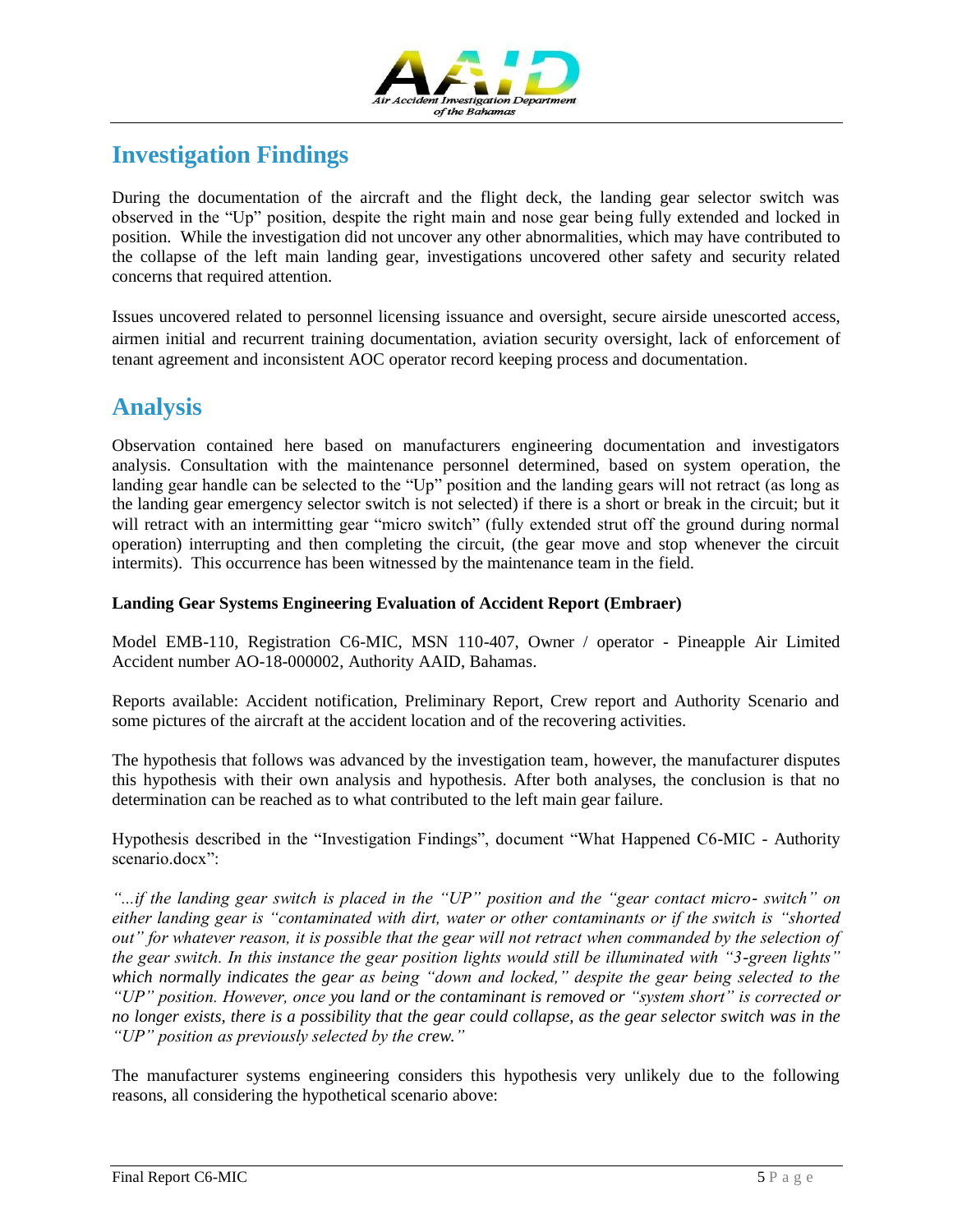

a) "*However, once you land or..."* – The landing alone would not result in any condition that permits the gear to retract; in opposite, the other MLG shock absorber extension microswitch gives a protection to the retraction solenoid valve, because it cuts the solenoid supply when the aircraft is on ground. Remark: the micro switches of both MLG shock absorbers plus the centered nose wheel microswitch must be closed in order to permit that the solenoid valve (retraction) be energized when the control switch is placed in the "UP" position 1.

b) *"However, once... the contaminant is removed or "system short"* is corrected or no longer exists" – If this happens in flight, all LG legs would retract; if it happens on ground, no LG leg would retract due to the protection of this switch, now reading the correct condition (shock absorber compressed) and also due to the microswitch on the other MLG: the retraction solenoid valve is not energized unless the three micro switches mentioned above are closed (and the control switch is placed in the "up" position)1.

c) It would be necessary a contamination or "short out" on the micro switches of both MLG legs and the nose wheel centered to allow the system to retract the gears on ground with the "emergency" switch placed in the "NORMAL" position; but then, all three LG legs would retract, not only one. Remember that the LG system is designed to retract all legs on ground intentionally if necessary, as in the case of engine failure during take-off on ground without adequate runway length to stop (emergency procedure 3- 3-3 B).

d) It would be necessary an additional failure on the "emergency" switch of the landing gear control panel, or the "emergency" switch would have to be placed in the "EMERG" position so that the retraction valve is energized when the control switch is placed in the "UP" position and the aircraft is on ground. Additionally, it would then be necessary to explain why the NLG leg and the RH MLG leg did not retract. Based on the limited information provided, this was not the case.

e) If a contamination or "short out" happens on the "down / up" switch of the landing gear control panel when it is placed in the "up" position in flight, the three LG legs would remain in the position "down" but, when the contamination or "short out" is removed all three LG legs would retract, not only one, as already mentioned in c). Note 1: See Figure 4-1 or 4-2 of the manual T.O. 1C95A-2-4.

#### *See Safety Message for Manufacturer's recommendation and Probable Cause*

#### **Maintenance Action taken by Operator post-accident.**

Maintenance evaluation of the aircraft was conducted and documented by the operator inspections as per the company and the manufacturer's approved maintenance planning guide. Inspections included A1 through C inspections, hard landing inspections and sudden engine stoppage inspections. Parts and components damage in the excursion process were changed, replaced or overhauled as applicable (note: only the landing gear doors were addressed on the collapsed gear).

Aircraft was placed on jacks and gear retraction carried out satisfactorily. Aircraft was subsequently returned to service. The cause of the gear failure could not be replicated or determined during the maintenance evaluation and inspection.

## **Probable Cause**

The limited information obtained during the onsite investigation and post-crash analysis was not enough to allow a root cause determination, nor a reasonable hypothesis for the one-leg retraction on ground. No mechanical irregularities have been found with the landing gear system.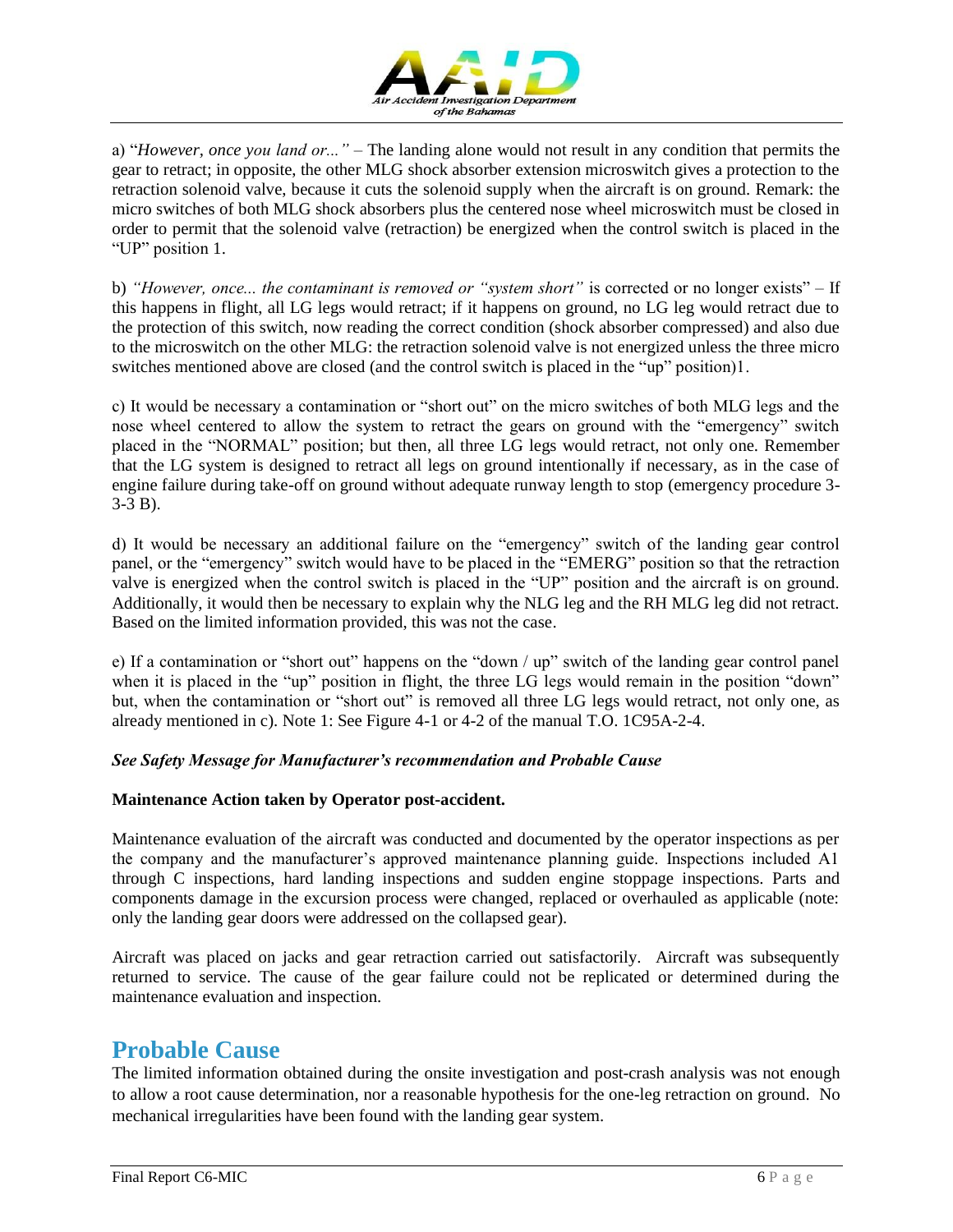

## **Contributing Factors**

The AAID believes human factors errors greatly contributed to this accident, such errors are described below;

- 1. Organizational Influences and customs;
	- a. Culture risk averse
		- i. Company allowed aircraft to be dispatched with crew not qualified to operate in weather conditions they encountered.
		- ii. Company failed to audit crew training records to establish their currency and competency.
		- iii. Crew training, qualification, and authorization has been found questionable and may have contributed to the accident.
- 2. Unsafe Supervision
	- a. Crew dedicated to completing a flight without regard to weather condition or safety of passenger on board.
	- b. Operator allowed conditions to exist where aircraft would be dispatched without consideration to severe weather and in violation of regulatory prohibition.
- 3. Pre-conditions for unsafe Acts Environmental factors (night and severe weather)
	- a. Crew continued flight into severe weather despite regulatory prohibition of operating in or around severe weather or thunderstorms.
	- b. The poor decision making exercised by the crew in attempting several landings in severe weather.
- 4. Unsafe Acts
	- a. Operator allowed aircraft to be dispatched after long delays without consideration to crew rest and duty fitness.
	- b. The landing gear selector handle was observed selected in the "UP" position when during the onsite investigation.

## **Additional Information**

#### **Additional Findings or observations of significance**

- A fireman communicated to the pilot via radio communications, suggestions on runway usage which prompted his decision to switch from the planned runway (15), (which was the active runway at the time based on winds), to the opposite runway (33). This is a serious concern as Governors Harbour Airport is a non-tower-controlled airport and firemen or any other individual other than ATC personnel, are not trained to give instructions or suggestions over the radio frequency to pilots on suitable landing conditions.
- C6-MIC was substituted for C6-KRC a Beechcraft 1900 aircraft without appropriate entities being notified. This caused great confusion in Governors Harbour as their official notification of the accident referenced the Beechcraft 1900 with 21 souls on board as the aircraft that had crashed.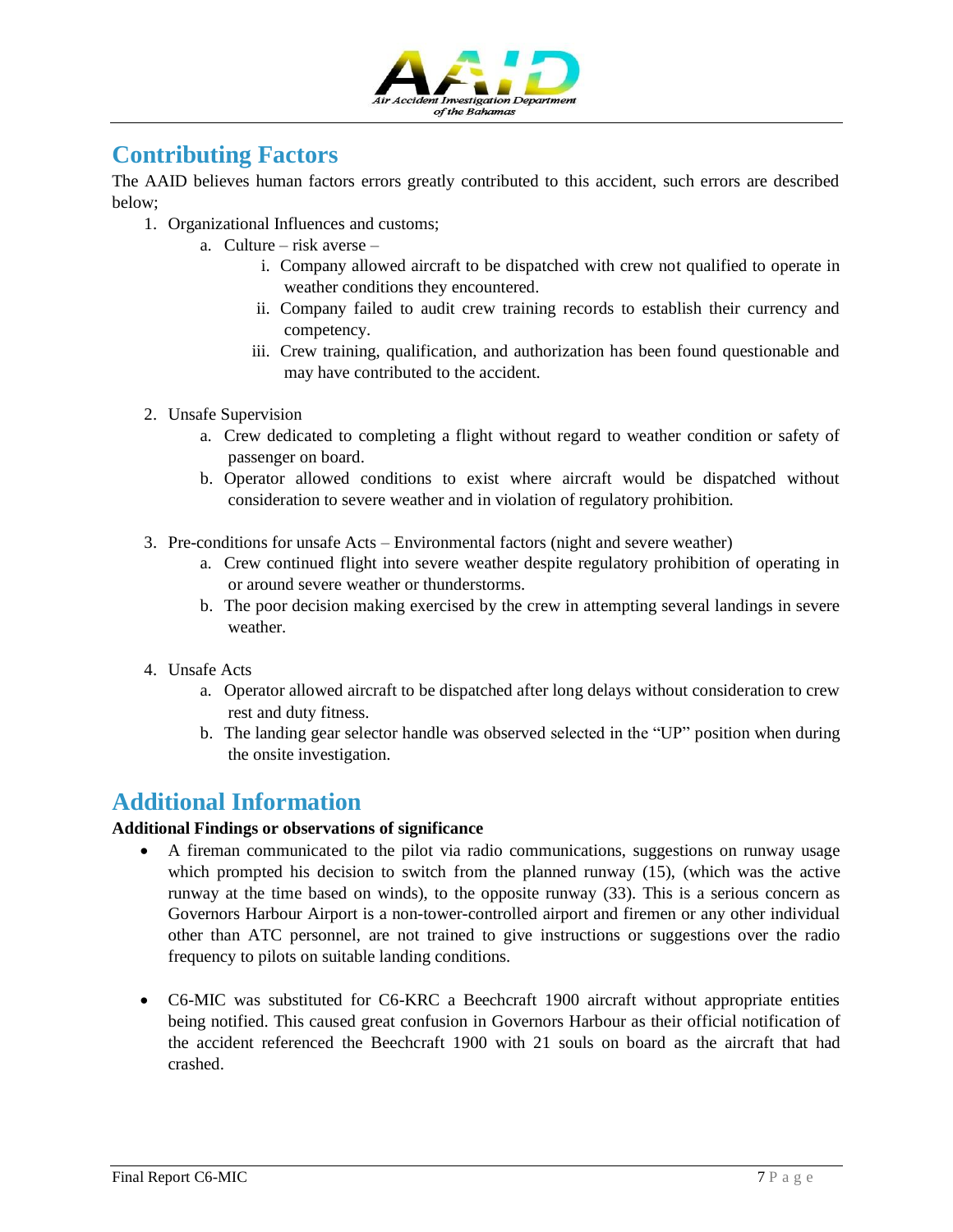

- The weather conditions at the time of the accident was Instrument Meteorological Conditions (IMC) due to night conditions and severe weather, (thunderstorms and heavy downpour) requiring flights to be conducted (if at all), under Instrument Flight Rules (IFR).
- A review of the captain's most recent proficiency check conducted by the check airman approved by the authority, on 25 August 2017, as well as the first officer's most recent proficiency check also conducted by the same approved check airman on  $5<sup>th</sup>$  October, 2017 revealed there was no designation under AOC Check Results certifying this captain or the first officer as being authorized to conduct flights during instrument meteorological conditions under instrument flight rules.
- Despite annotations on the reverse of the document stating instrument approaches were accomplished, without the satisfactory designation authorizing flight under Instrument Flight Rules (IFR), then both pilots were not authorized to conduct flights under Instrument Flight Rules.

#### **Crew Experience**

#### **Captain**

The male captain was 34-years-old at the time of the accident. He had been issued a Commercial Pilot License (certificate) by the Federal Aviation Administration (FAA) in the United States of America on  $8<sup>th</sup>$ February 2002. His license bore the ratings Airplane Multi-Engine Land, Instrument Airplane and Private Privileges – Airplane Single Engine Land.

On 16th January 2003, the Commercial Pilot License issued by the FAA to the captain was converted to a Bahamas Commercial Pilot License with the following ratings attached, Airplane Single and Multi-Engine Land. *(It was noted that the Instrument Rating issued by the FAA, was not added to the Bahamas License of the captain at this time, although it was requested on the application for validation of a foreign license. The reason for the omission is unknown).*

On 15<sup>th</sup> June 2011, an Application for Airman License Validation based on a Foreign License was submitted by the captain to the licensing authority (Flight Standards Inspectorate<sup>1</sup> (FSI)) for validation of his FAA issued pilot certificate. No records were provided to verify whether the license requested at that time was issued to the pilot.

*In accordance with Annex 1 to the Convention on Civil Aviation, Chapter 1, - 1.2.2.2 when an authorization under 1.2.2.1 (Method of rendering a license valid) is issued for use in commercial air transport operations, the Licensing Authority shall confirm the validity of the other Contracting State's license before issuing the authorization.*

*On 2nd July 2012, the licensing authority requested verification of the validity of the captain's license from the FAA. The FAA responded on 2nd July 2012, in that response, it was revealed that the FAA commercial pilot license of the captain was revoked for life on 11 August 2009, by the FAA citing US regulations USC § 44710B<sup>2</sup> as the reason.*

 $\overline{a}$ 

 $<sup>1</sup>$  At the time of this and subsequent applications the personnel licensing department was operated under the Flight Standards</sup> Inspectorate which was a unit under the Department of Civil Aviation. Both entities ceased to exist on October 3, 2016 with the establishment of the Bahamas Civil Aviation Authority. Personnel Licensing matters now falls under the responsibility of the Safety Oversight Department, a unit under the BCAA.

 $2$  USC § 44710 – Revocation of airman certificate for controlled substance violations.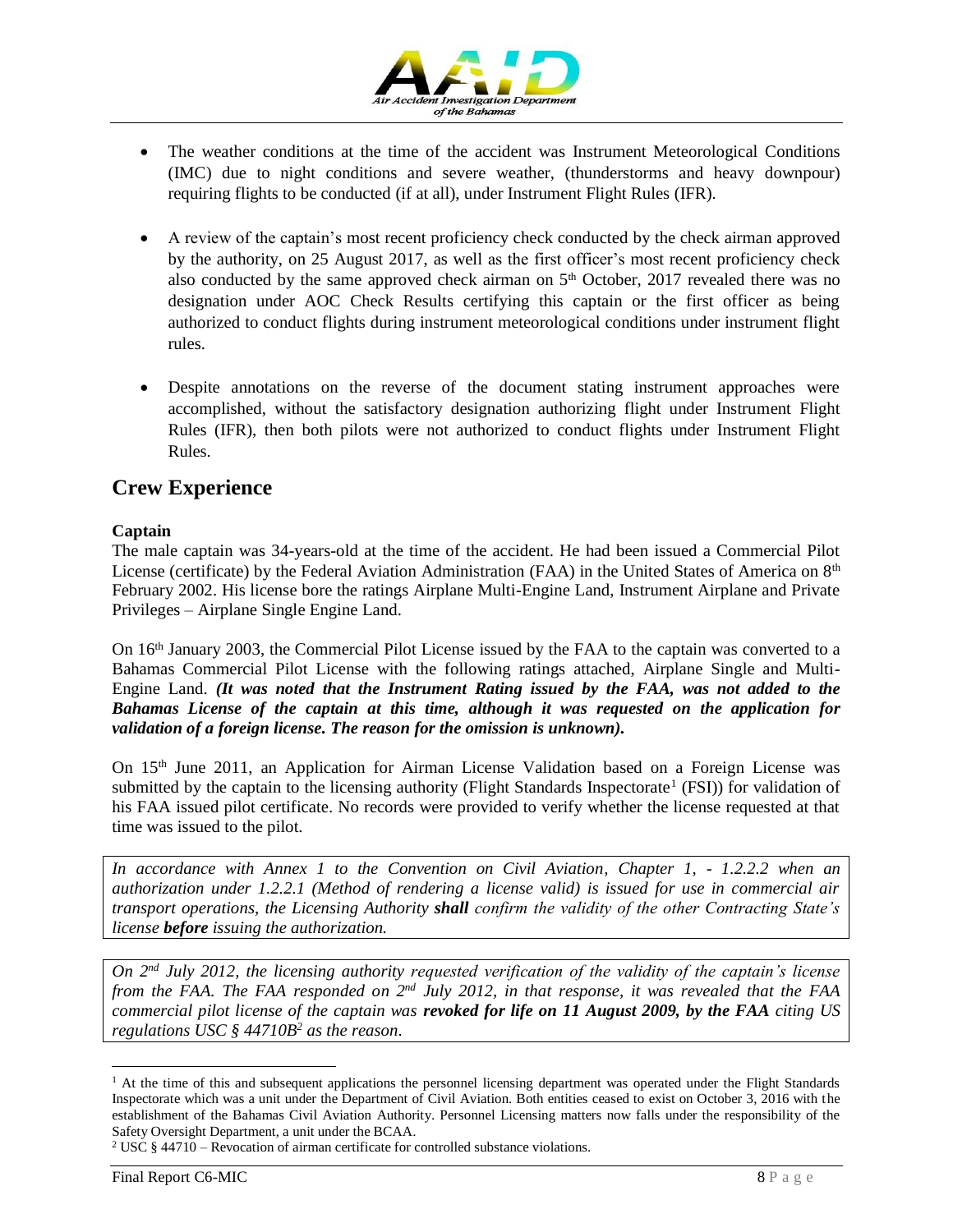

On 21st May 2013, an Application for Original Airman License was submitted to the authority by the captain for the issuance of a Bahamas Commercial Pilot License. On 27<sup>th</sup> May 2013, the licensing authority issued the captain a Commercial Pilot License with Airplane Single & Multi-engine Land, Instrument Airplane Rating. The expiration date for the issued license was  $31<sup>st</sup>$  May 2015.

*On 12th August 2014 confirmation of the validity of his commercial pilot certificate was sought by the captain from the licensing authority. No response to his request was documented.*

On 31st July 2015, an Application for Original Airman License was again submitted by the captain to the licensing authority for the renewal of his Bahamas Commercial Pilot License. On 6<sup>th</sup> August 2015, the captain's Bahamas Commercial Pilot License was renewed by the licensing authority. The expiration placed on the license was 31st August 2020.

The captain was in possession of a valid Class 1 Medical certificate with an expiration date of  $31<sup>st</sup>$ October 2018.

#### **First Officer**

At the time of the accident the First Officer, aged 24, was in possession of an Airline Transport Pilot License issued by the United States of America, Federal Aviation Administration (FAA) on July 28, 2017. The license was issued with the following ratings and limitations, "Airplane Multi-Engine Land" and "Commercial Privileges, Airplane Single Engine Land." He was type rated in the Beechcraft 1900 aircraft with the limitation, "Second in Command required." The first officer was also in possession of a "First Class" medical certificate issued in January 2017.

A Commercial Pilot license was issued by the FAA to the first officer on 14<sup>th</sup> June 2012 with Airplane Single Engine Land, Airplane Multi-Engine Land, and Instrument Airplane Ratings.

A Bahamas Commercial Pilot License was issued to the first officer on  $7<sup>th</sup>$  August 2012 with the following ratings, Airplane: Single and Multi-Engine Land and Instrument Airplane with the Beechcraft BE-1900 type rating. His license bore the limitation BE-1900 Second in Command required and Certificate subject to Pilot in Command limitations for BE-1900. A Bahamas Airline Transport Pilot license was reissued to the first officer on 31<sup>st</sup> January 2017, noting the additional Airline Transport Pilot license recently received from the FAA.

#### **The Aircraft**

#### **Aircraft Information**

The Embraer EMB 110 Bandeirante is a [Brazilian](https://en.wikipedia.org/wiki/Brazil) made general purpose 15–21 passenger twin[turboprop](https://en.wikipedia.org/wiki/Turboprop) light transport [aircraft](https://en.wikipedia.org/wiki/Aircraft) designed by [Embraer](https://en.wikipedia.org/wiki/Embraer) for [military](https://en.wikipedia.org/wiki/Military) and [civil](https://en.wikipedia.org/wiki/Civil_aviation) use. C6-MIC was configured as a 15 passenger civilian aircraft.

A review of the maintenance records as far back as 90 days prior to this occurrence was performed. Other than the regular overnight maintenance inspections schedules, and other minor maintenance discrepancies and activities such as worn tire changes, brake changes, broken wires, engine washes etc., no other notable maintenance associated with the aircraft in general, or the landing gear system in particular, were noted as having been performed on the aircraft during that period.

Fifteen (15) passengers and 2 crewmembers were listed on the aircraft passenger manifest at the time of the accident. The load manifest for the aircraft showed the aircraft load, weight, center of gravity and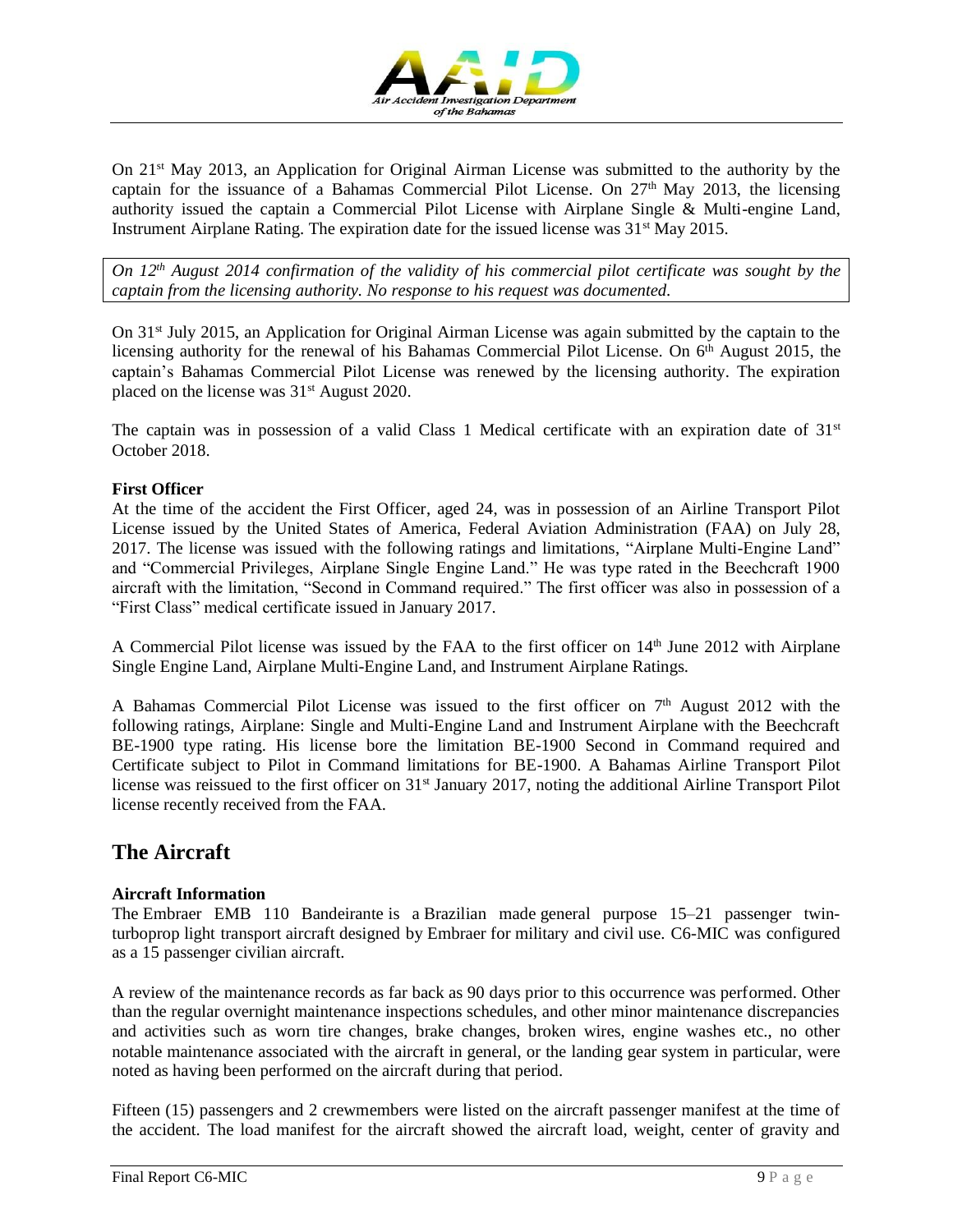

moment to be within acceptable limitations. The manifest documented the takeoff and landing weight as 12,424 and 12,134 pounds respectively. However, the required certification and signature of the pilot accepting the load and balance calculations as correct and accurate, and the certification of the load controller stating that the prepared load manifest as being complete and accurate was missing. This certification is required by CAGR Schedule  $16.055(a)$  (c) – Flight Release.

#### **Airport Information**

According to the Bahamas Aeronautical Information Publication (AIP), Third Edition Amendment, 01/2016, Governor's Harbor Airport is an airport in [Governor's Harbor](https://en.wikipedia.org/wiki/Governor%27s_Harbour) on [Eleuthera](https://en.wikipedia.org/wiki/Eleuthera) in the Bahamas (IATA: GHB, ICAO: MYEM). It is the second most active of the three airports on Eleuthera and is about 8 mi (13 km) north of the city. It is an airport of entry, situated 26 feet above sea level and governmentowned and operated. It has one runway aligned magnetically 153 degrees and 333 degrees (15/33) and 8,035 feet long by 150 feet wide. The runway is paved with asphalt. The airport caters to IFR and VFR traffic. The airport operates sunrise to sunset.

#### **Weather**

The weather conditions in Governors Harbour area at the time of the occurrence was Instrument Meteorological Conditions (IMC). As there is no weather reporting system in the Governors Harbor area, the nearest reporting station was at Lynden Pindling Int'l Airport in Nassau, the Bahamas, some 71 nautical miles west of Governors Harbor airport.

The Bahamas area forecast valid for 12 hours from 1800UTC (2:00 pm local) forecasted surface trough across the northwest and the southeast Bahamas which were producing widespread clouds with embedded convection through the period.

The significant weather was forecasted over all areas with few to scattered clouds at 1,400 to 1,600 feet in cumulonimbus and towering clouds throughout the period. Clouds were forecasted to be merging with higher layers and extended from 14,000 to 22,000 feet. Cloud ceilings and visibility were expected to be below 1,400 feet and 3 nautical miles in showers and isolated embedded thunderstorms. Moderate to severe turbulence in the vicinity of all cumulonimbus and towering clouds were expected.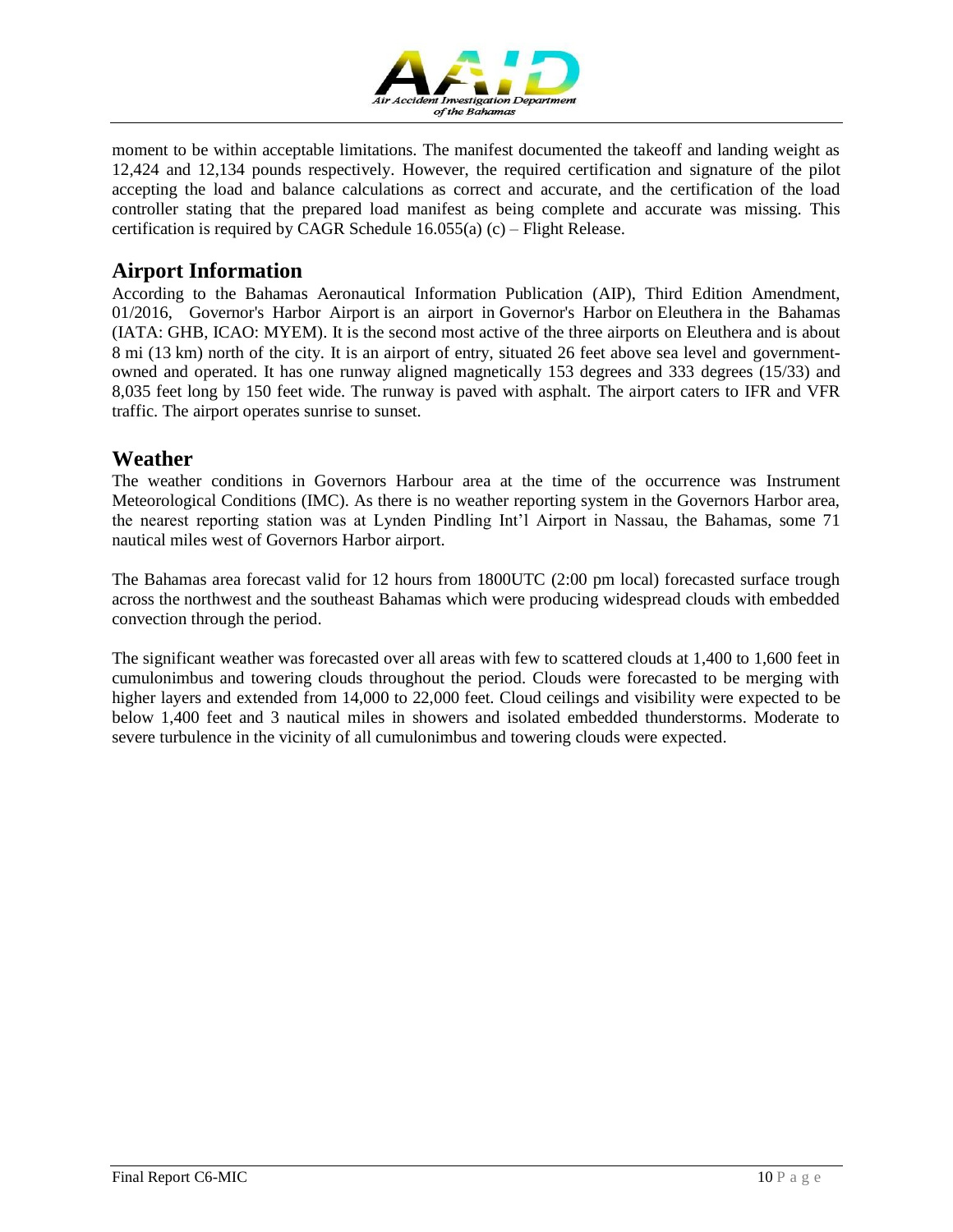

## **Additional Findings**

In addition to the investigation conducted in respect of the aircraft accident, the role and responsibility of other respective agencies/organizations have been investigated appropriately. This undertaking was accomplished by:

- 1. Reviewing the procedures of the BCAA (Safety Oversight Department SOD) as it relates to their personnel licensing and oversight obligations, including interaction with other States, for verification of the validity of that other States' authorizations on airmen licenses prior to validation or conversion of that State's license to a Bahamas license.
- 2. Reviewing the Tenant Restricted Area Security Program policy by which Fixed Based Operators (FBO) are responsible for security and secure airside access through their facilities.
- 3. Reviewing the oversight obligations of the Aviation Security Department (AvSec) of the BCAA as it relates to its oversight responsibility for the LPIA security entities and FBOs restricted area security program.
- 4. Reviewing the Airport Authority obligations as it relates to the issuance of airside identification badges and surveillance of operators, individuals, and tenants with airside access.
- 5. Reviewing the policy of the Bahamas Air Navigation Services Division regarding flights at night into aerodromes that are approved with sunrise to sunset operations only.
- 6. Reviewing the operation of Air Operator Certificate Holder Pineapple Air Limited as it relates to airside access and identification badges for its employees as well as operational control and release of flight. Also reviewing the process of required training and training documentation as required by CAGR for commercial operations.

#### **Bahamas Civil Aviation Authority (BCAA) / Safety Oversight Department (BCAA) Personnel Licensing**

- $\Box$  According to records provided by the Bahamas Civil Aviation Authority, the pilot in command of the aircraft was in possession of a Bahamas issued Commercial Pilot Certificate.
- $\Box$  In accordance with Annex 1 Personnel Licensing, Eleventh Edition, July 2011, 1.2.2.1 "When a Contracting State renders valid a license issued by another Contracting State, as an alternative to the issuance of its own license, it shall establish validity by suitable authorization to be carried with the former license accepting it as the equivalent of the latter. When a State limits the authorization to specific privileges, the authorization shall specify the privileges of the license which are to be accepted as its equivalent. The validity of the authorization shall not extend beyond the period of validity of the license. **The authorization ceases to be valid if the license upon which it was issued is revoked or suspended."**
- $\Box$  In accordance with Annex 1, Chapter 1, 1.2.2.2, when an authorization under 1.2.2.1 is issued for use in commercial air transport operations, the Licensing Authority **shall** "confirm the validity of the other Contracting State's license **before** issuing the authorization."
- □ On 15<sup>th</sup> June 2011, an Application for Airman License Validation based on a Foreign License was submitted by the captain to the licensing authority for validation of his FAA-issued certificate. No records on the files received from the licensing authority confirmed that a license was issued to the captain at that time.
- $\Box$  On July 02, 2012, the licensing authority requested confirmation of the validity of the captain's license. The FAA responded stating that the pilot certificate of the captain was **revoked for life,**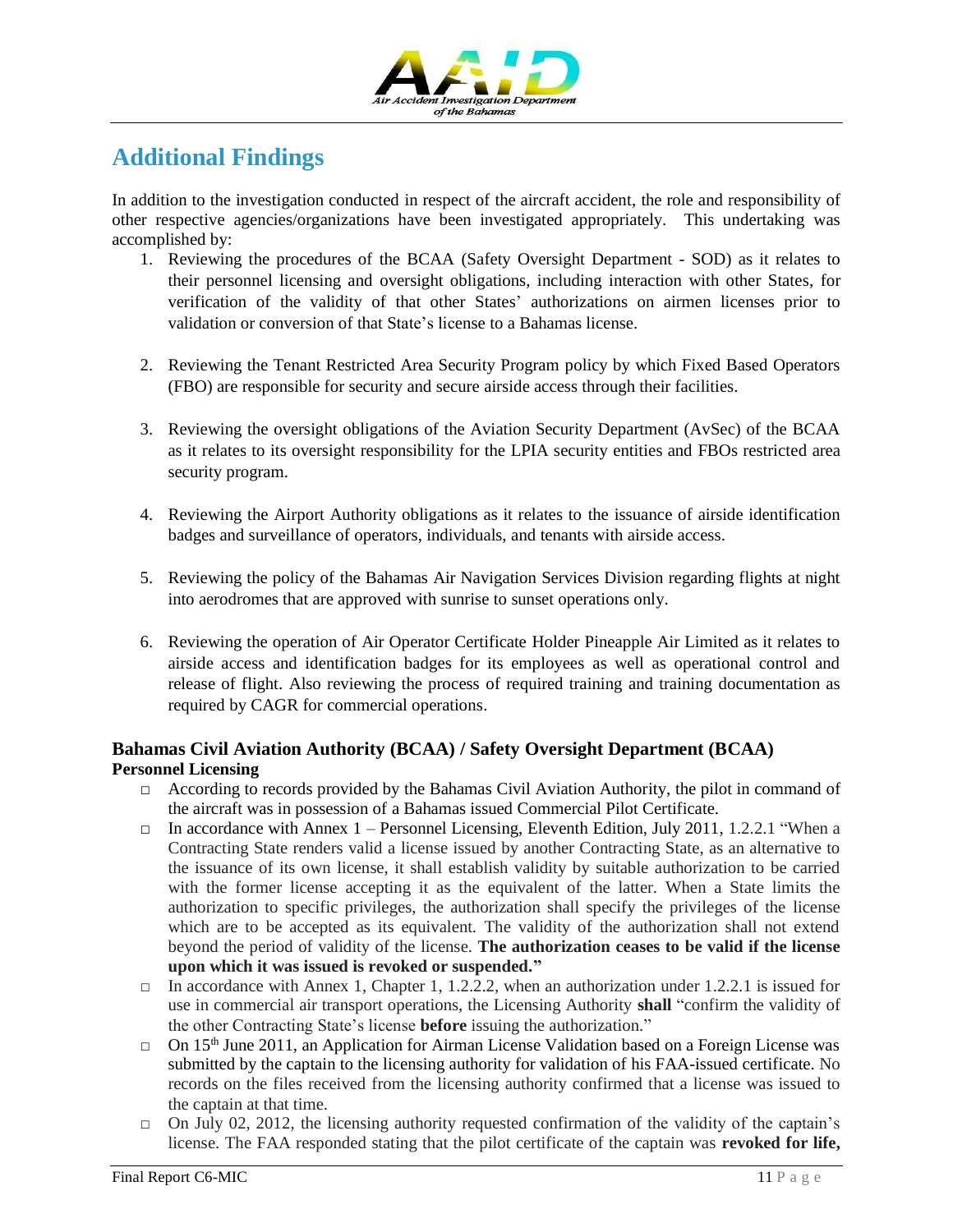

as of 11 August 2009, despite the confirmation received from the FAA, the licensing authority proceeded to issue a commercial pilot license to the captain on 27 May 2013 and renewed it again 2years later, on 6 August 2015.

 $\Box$  Proficiency check was conducted by an approved check airman of the AOC holder. The same check airman conducted both training and checking. Proper checks and balances protocols of the BCAA require anytime a training and checking activity is to occur, the same individual cannot be used to conduct both.

#### **Bahamas Civil Aviation Authority / Aviation Security Department Aviation Security Oversight**

- □ *"*In accordance with **Section 7.4.3** of the Airport Authority Security Programme, background checks prior to the issue of an airport badge are conducted by the Royal Bahamas Police Force, in particular, the Courts' records. Before an issue of an ID, the Director of Security is guided by the results of any conviction in a Court of Law where an unlawful act was committed punishable in accordance with the laws of The Bahamas identified hereunder".
- $\Box$  As the captain was convicted and incarcerated for controlled substance violations in the US Federal Court system, upon his return to the Bahamas, he was unable to obtain an ID badge that would allow him unescorted access to the restricted airside of LPIA, he subsequently obtained an ID badge issued by the Grand Bahama Airport Company in Freeport Grand Bahama.
- □ Additionally, the Bahamas National Civil Aviation Security Program **NCASP Standard 6.10.4**  Amended 11.1 (1) – states, "No person may be issued an aerodrome pass providing unescorted access to security restricted areas if they have been convicted of any felony offense or any misdemeanor offense within the previous five years, or the equivalent offense in another State. A single misdemeanor offense over five years old that did not entail a custodial sentence may be waived if requested by the Aerodrome Security Director and approved by the Director of Civil Aviation<sup>"</sup>
- $\Box$  According to the AvSec Department of the BCAA, identification badges issued by the Airport Authority in Nassau are the only badges valid for continuous access to the secure airside and other areas at LPIA unescorted.
- $\Box$  The AvSec Department confirmed that the ID badge issued by the GBAC in Freeport to the captain was revoked in July 2017. However, the captain failed to return it, as requested.
- $\Box$  While airside security at LPIA is the responsibility of the Airport Authority, oversight of that security is the responsibility of the BCAA AvSec department and previously repeated lapses in security protocols cannot go unnoticed.

#### **Airport Authority (AA)**

#### **Airside Access**

- □ According to records provided by the Airport Authority Security Department, the pilot in command of the aircraft was denied an airport identification badge based on a recommendation from the Security Department of the previous Department of Civil Aviation.
- $\Box$  In a letter dated 16<sup>th</sup> May 2013, the Director of Security (Airport Authority) addressed an issue with management of the Fixed Base Operator concerning the captain accessing the airside by deceptive means via their facility.
- $\Box$  On the date of the accident (January 9), the captain again accessed the airside at LPIA, again through the same Fixed based Operator, (in violation of their Tenant Restricted Area Security Program) and accessed the aircraft and its passengers bypassing security protocols established at Apron 5 and security processes in Domestic Terminal, Apron 3.
- $\Box$  Upon further investigation, the pilot revealed he accessed the airside with an Identification badge issued by Grand Bahama Airport Company. No information was provided to verify the GBAC had security access to the information LPIA had that resulted in their revoking the identification badge request. However, at some point, the GBAC was made aware and in 2017, they also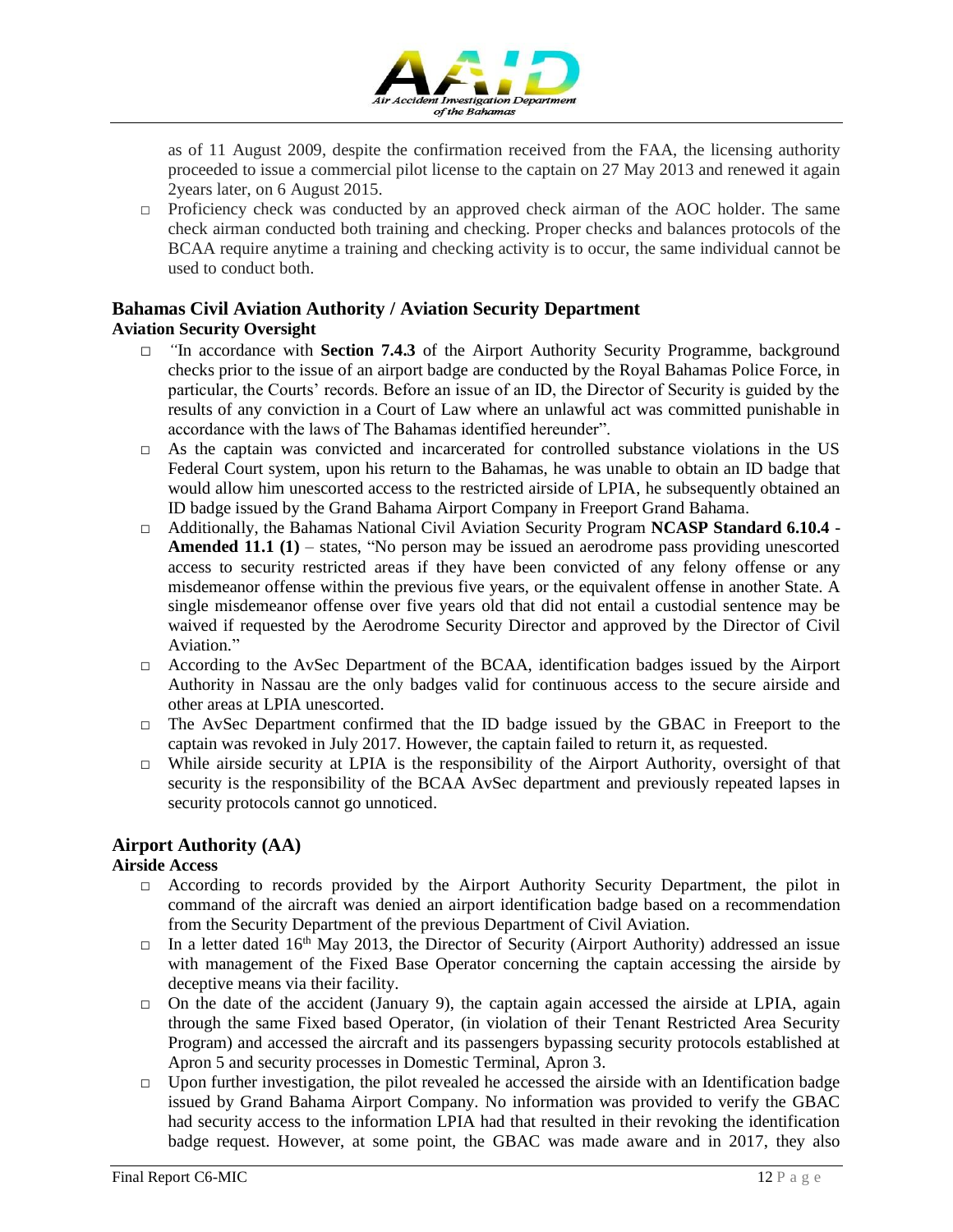

revoked the identification badge issued to the captain and requested it be returned, which it never was.

- $\Box$  There is no indication of what means of identification was used by the captain to access the secure airside since being hired by Pineapple Air in 2012. Airport Authority security at the LPIA had revoked his identification badge application in 2013. The captain applied for and was issued an identification badge by the GBAC in 2015. Therefore between 2012 and 2015, the pilot gained access to the secure airside at LPIA unescorted with unknown identification credentials. Since 2015, access to the secure airside at LPIA was repeated using an identification badge that was not valid in Nassau to access the secure airside unescorted.
- $\Box$  All operators are responsible for requesting ID badges for its employees that require unescorted access to the airside at LPIA. Airport Authority security department confirmed that no application for an identification badge was made on behalf of this captain from Pineapple Air Limited.
- $\Box$  Despite repeated violations by the same Fixed Based Operator in the past, in allowing unauthorized access to the restricted airside through their facility, no evidence was provided to show whether any investigation, penalties or enforcement action was taken by the Airport Authority or the Security Department of the BCAA to address the repeated violations.

#### **Pineapple Air Limited**

#### **General**

- □ The required certification and signature of the pilot accepting the aircraft (C6-MIC) load calculations as accurate, and the certification of the load controller stating that the prepared load manifest for the flight as being complete and accurate was missing from the load manifest for the flight. This certification is required by CAGR Schedule 16.055(a) (c)<sup>3</sup> – Flight Release.
- $\Box$  The flight was released and conducted without consideration for weather limitations for IFR flight in contravention of CAGR Schedule 10.365<sup>4</sup> and 10.375<sup>5</sup>.

#### **Pilot Training and Record Keeping Process**

According to records provided by the Operator – Pineapple Air Limited, the following have been noted:

#### **Captain**

- $\Box$  Training records reviewed for the captain documented his hiring on 15 November 2012. However, training records were only available for the years 2013 and 2017. No records outlining recurrent or requalification training was available or provided to investigators for the year 2014, 2015 and 2016.
- $\Box$  Further investigation revealed that the captain completed initial ground and flight training for the company on 13 December 2012. A Proficiency Check was completed 13 February 2013 and again on  $26<sup>th</sup>$  March 2013. No explanation as to why 2 proficiency checks were conducted within less than a 2-month period when they are required to be conducted each 6 calendar months. The

 $\overline{a}$ <sup>3</sup> **16.055** FLIGHT RELEASE: DECISION-MAKING RECORDS (a) No person may issue a flight release unless the required flight preparation documents have been reviewed and determined to be complete and accurate. (c) The signature of the PIC, and any other required person, on a filed operational flight plan will be the primary method of recording that decision.

<sup>4</sup> **10.365** PRE-FLIGHT ACTION, INCLUDING WEATHER REPORTS & FORECASTS (a) before commencing a flight, the PIC shall be familiar with all available meteorological information appropriate to the intended flight. (b) The PIC shall include, during preparation for a flight away from the vicinity of the place of departure, and for every flight under the instrument flight rules— (1) A study of available current weather reports and forecasts; and (2) The planning of an alternative course of action to provide for the eventuality that the flight cannot be completed as planned, because of weather conditions.

<sup>5</sup> **10.375** WEATHER LIMITATIONS FOR IFR FLIGHTS (a) For IFR flight planning purposes, no person may commence an IFR flight unless the available information indicates that the weather conditions at the estimated time of arrival at the aerodrome of intended landing and, where a destination alternate is required, at least one suitable destination alternate, will be at or above the— (1) Minimum ceiling and visibility values for the standard instrument approach procedure to be used; or (2) Minimum operating altitude, if no instrument approach procedure is to be used, that would allow a VMC decent to the aerodrome.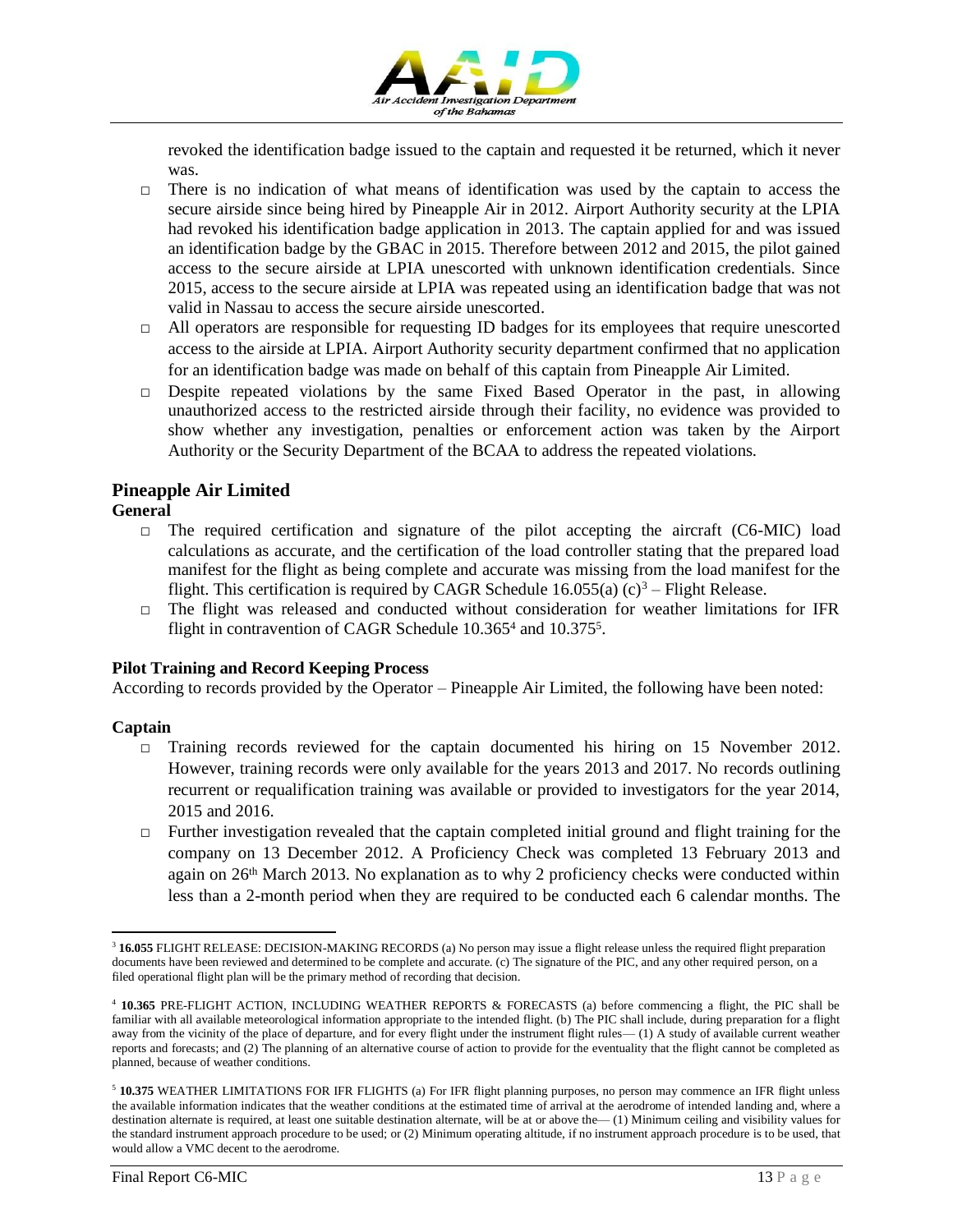

captain's Bahamas license was not applied for until **May 21, 2013** and issued on **May 27, 2013**. That being the case, it would appear as though training and a check ride were completed by an authorized check airman of an individual who was not in possession of a valid pilot license.

- $\Box$  While a pilot license was requested by the captain in 2011, the records provided by the BCAA, and the pilot records provided by the operator, does not show where that license requested was granted in 2011. Also, no flight or ground training records were available between 2011 and 2013 when initial training was completed for the captain, followed by his proficiency check.
- $\Box$  Records provided documenting pilot flight times and sector (flights) between 18 November 2012 and 28 March 2013 showed the captain completed a total of 268 sectors (flights) totaling 140.4 flight hours. The validity of these times and sectors are of grave concern, as the captain had not received his official initial training and check ride that would allow him to operate as a required flight crew member and document flight hours and sectors until 26 March 2013. Additionally, he was not in possession of a valid license until 27 May 2013, therefore all training, checking and flights conducted prior to the issuance of this license were not valid.
- □ After this proficiency check was completed on 26 March 2013, there is a gap in the training record for the captain until recurrent ground and flight training was accomplished in May and July of 2017, followed by a proficiency check on 25 August 2017. No duty time, flight time or sectors was recorded for the captain between 26 March 2013 and January 9, 2018 (date of the accident). Therefore, with the pilot being employed since 15 November 2012 and 4 years of recurrent flight and ground training and proficiency checks and records documenting these training and checking events not being available, this is a serious safety concern.
- $\Box$  The captain's proficiency check conducted on 25 August 2017 does not document his authorization to operate during instrument meteorological conditions.
- $\Box$  Employment records documenting exit from or re-entry into the company for employment should have been available. No records were made available that either confirms or denies whether the employment of the captain was continuous since initial hiring on November 15, 2012 or was intermittent. In any event, all records showing training between November 2012 and January 2018 should have been on the captain's files and kept by the Operator.

#### **First Officer**

- $\Box$  Date of hire of the first officer is unknown as it was not available in the training record reviewed, however, duty time records were available as far back as November 2015.
- $\Box$  Training records and duty times were available for the year 2017. Proficiency Checks were conducted twice in 2017 (January 31 and October 5), however, they were 10 months apart with no explanation. CAGR 2017, Schedule 14, and Subpart E: Proficiency and Competency Checks, 14.120(b)<sup>6</sup> requires recurrent proficiency checks be completed each 6 calendar months.
- $\Box$  Duty times and 1 proficiency check was documented for the year 2016, however, no training records for the year 2016 was available.
- □ Duty times and training records were available for the year 2015; however, no proficiency checks were documented as having been conducted in 2015.
- $\Box$  First Officer's most recent proficiency check conducted 5<sup>th</sup> October 2017, does not document his authorization to operate during instrument meteorological conditions.

 $\overline{a}$ 

<sup>6</sup> CAGR Schedule 14, 14.120(b) No pilot may serve nor may any person use a pilot in IFR operations unless, since the beginning of the 6th calendar month before that service, that pilot has demonstrated competency in instrument flight operations in a proficiency check prescribed by the Authority.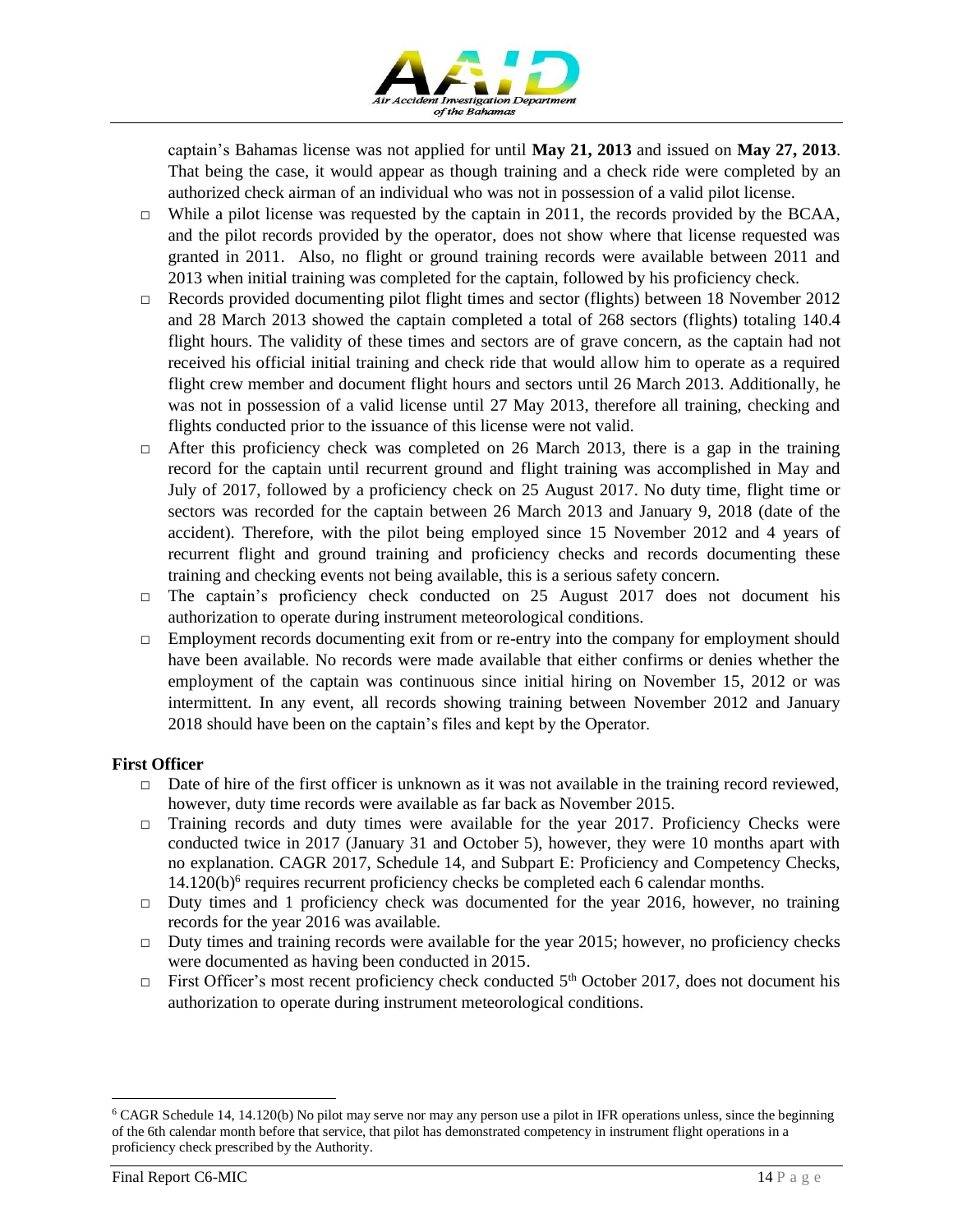

*Several required records to demonstrate qualification, competency and currency are not available in the first officer's training file, including Flight Training Record for 2017 and all required recurrent training records for 2016.*

## **Bahamas Air Navigation Services Division (BANSD)**

#### **Night Flight Operations**

- $\Box$  According to records provided by the Bahamas Air Navigation Services Division, the Director of Civil Aviation or the shift supervisor is authorized to allow an aircraft to conduct flights after official sunset.
- □ On the evening in question, Pineapple Air's flight 968was given permission by Air Traffic Services to conduct a flight after official sunset (5:36 pm).
- $\Box$  Based on the amendment in the Aeronautical Information Publication (AIP) (May 26, 2016) Section 1.8 – Night Time Aerodrome Operations;
	- o "Permission to take off and land should be obtained from the Deputy Director of Air Traffic Services or Chief Operating Officer in charge of operations during the hours of 9 am to 5 pm, Monday to Friday and from watch supervisors on duty after 5 pm, on holidays and weekends."
	- o Additionally, "**requests should be made at least 8 hours in advance prior to intended flight."**
- $\Box$  Additionally, as the functions for official release after sunset as documented is from a department and position that no longer exists, amendments should be made to adequately reflect the person(s) and position with authority to grant such a release.
- □ ATC did not document the change in aircraft assigned to conduct flight 978. A Beechcraft BE-1900 aircraft was originally scheduled to conduct the flight with 21 souls on board, yet the flight plan was not corrected to reflect the downgrade to the EMB-110 with 17 souls on board. This is significant and critical especially for search and rescue purposes, which can cause delays and confusion should an accident or incident occur where the aircraft is missing.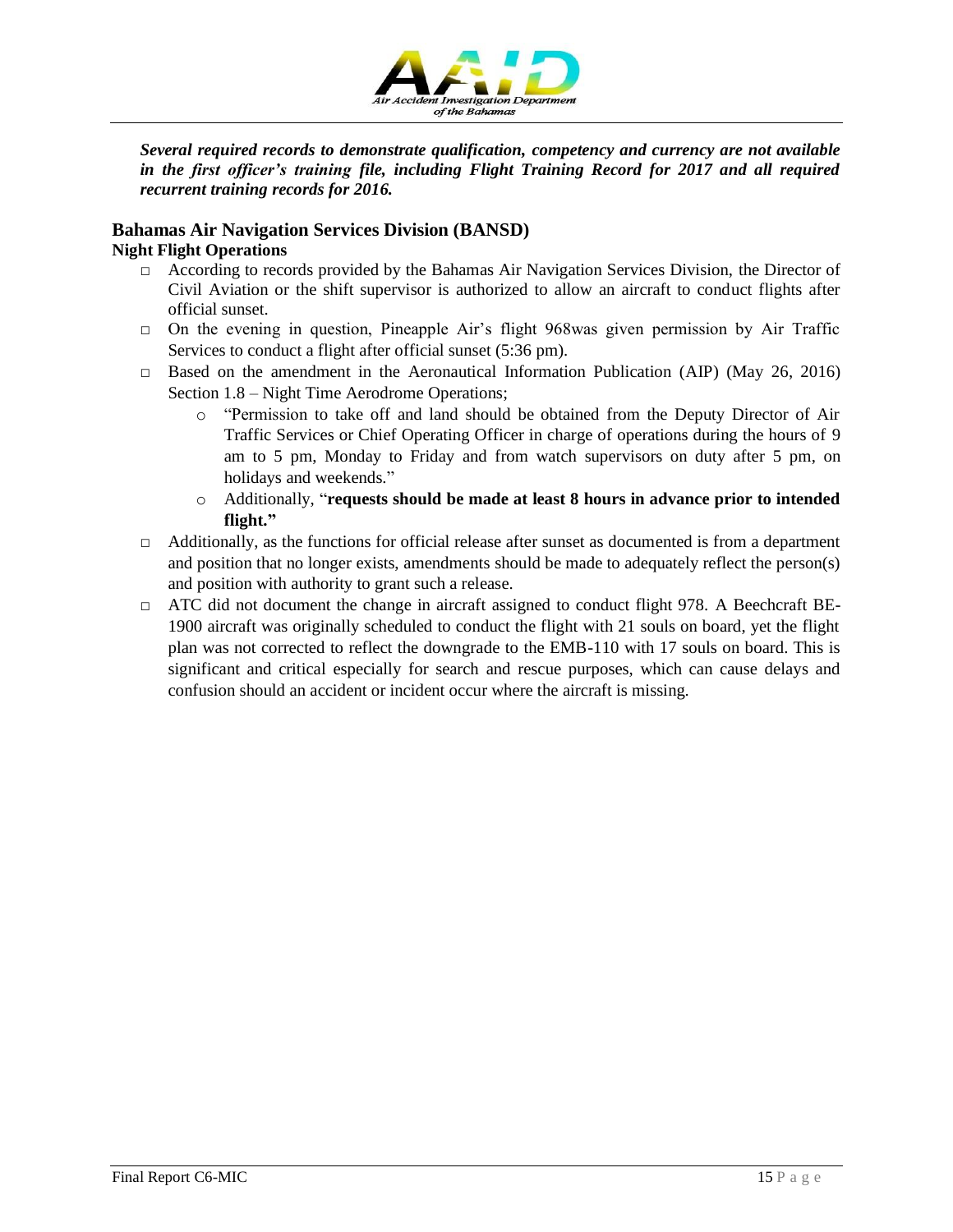

### **Safety Action**

Whether or not the AAID identifies safety issues in the course of an investigation, relevant organizations may proactively initiate safety action in order to reduce their safety risk.

#### **Recommendations Classified in this Report issued to the following organizations**

#### **Safety Oversight Department of the Bahamas Civil Aviation Authority (SOD – BCAA)**

The AAID recommends that the BCAA/SOD:

- 1. Conduct a comprehensive audit of the AOC holder Pineapple Air Limited's record-keeping practices to ensure compliance with CAGR and ensure required documentation to demonstrate pilot's eligibility, qualification, competency, and currency are available and accurate.
- 2. Conduct an internal audit of its validation and conversion processes to ensure documents to authenticate airmen qualification and licensing privileges from other contracting States are available and valid.
- 3. Review and evaluate any conversions or validations granted to ensure they were done so in accordance with ICAO and BCAA guidelines.
- 4. Review and scrutinize all required documents received from check airmen establishing airmen's qualification and proficiency, and ensure those documents correctly reflect the authorizations to be exercised.
- 5. Re-evaluate check airman authorization to conduct proficiency checks on behalf of the authority to ensure checks are conducted in accordance with the check airman authorization policy.

#### **Aviation Security Department of the Bahamas Civil Aviation Authority (AvSec – BCAA)**

The AAID recommends the BCAA / AvSec:

- 1. Investigate to determine the extent to which the tenant restricted area security program is not effective. As the program has been violated repeatedly by individuals gaining unescorted access, with unapproved credentials, a determination needs to be made as to what corrective action/sanction (if applicable) is appropriate for violators of the tenant agreement, or to see what measures are required to strengthen gaps in the program that allows for such violations or deviations from established guidelines.
- 2. Implement a more robust plan of security oversight and play a more active role in the oversight of Airport Authority security practices at the LPIA.
- 3. Conduct an audit of aerodrome tenant's records to determine if they follow the Tenant Restricted Area Security Program and that all employees have received security training and security awareness training as appropriate and in accordance with Schedule 29 of the CAGR.

#### **Bahamas Air Navigation Services Division (BANSD)**

The AAID recommends that BANSD:

- 1. Amends its authority to release flights after official sunset to reflect the new department created to oversee Air Traffic Services' mandate.
- 2. Establish proper protocols outlining varied conditions under which an aircraft can depart after official sunset for destinations with operations sunrise to sunset. Greater coordination between BANSD and the intended destination airport authorities needs to be established.
- 3. Clearly identify the individual(s) / position(s) authorized to permit such take-offs and landings, after official sunset.
- 4. Establish or reinforce procedures with its personnel to ensure that aircraft conducting flights using the "canned" flight plan system, accurate information is available about the aircraft and the souls on board.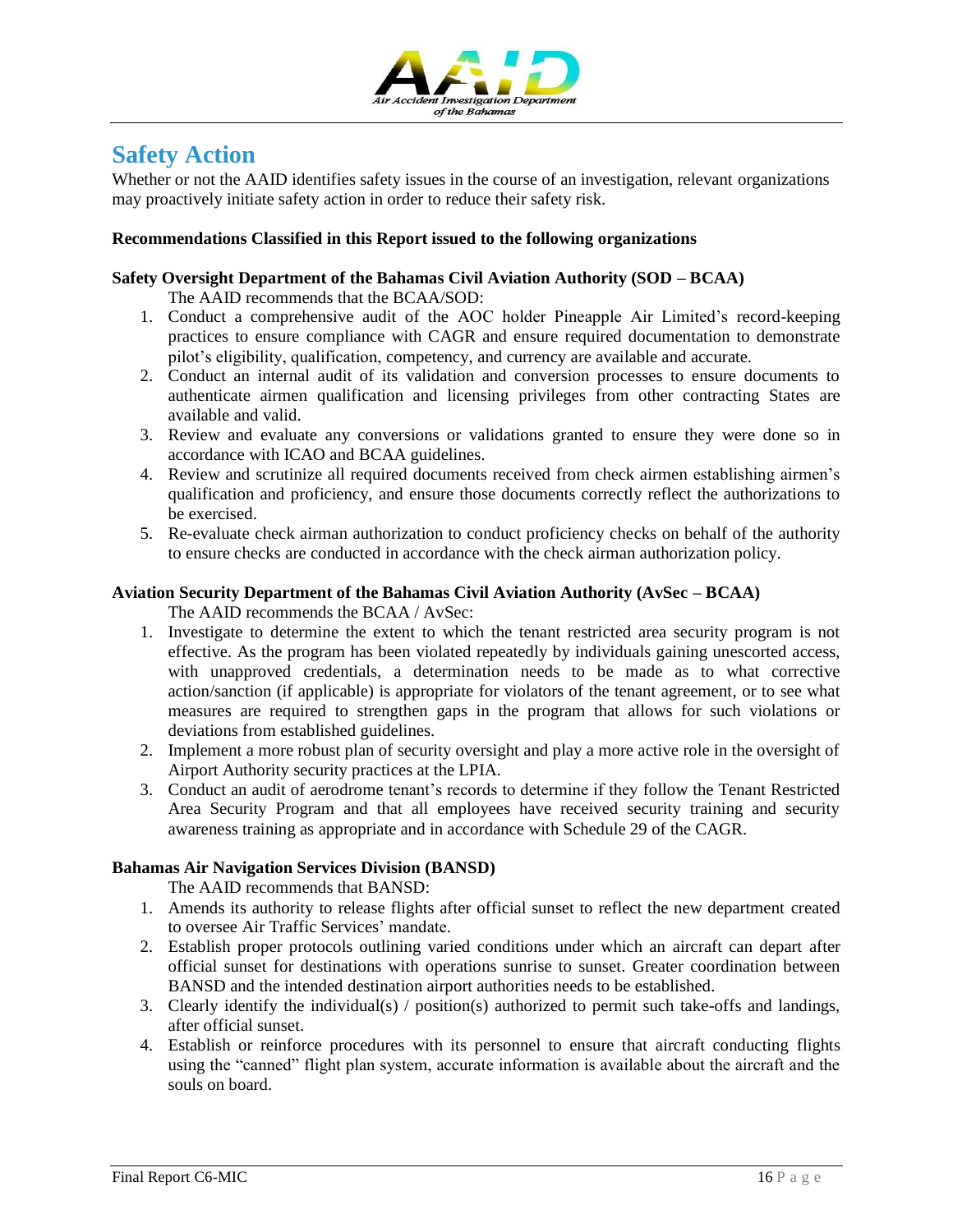

#### **Airport Authority (AA)**

The AAID recommends the Airport Authority:

- 1. Increase its surveillance of all areas of LPIA, paying special attention to areas frequented by general aviation pilots, and to apprehend and prevent unauthorized users from accessing the secure airside.
- 2. Establish some mechanism for investigating and levying penalties or sanctions against the individual(s) or facility engaged in allowing unauthorized access in breach of their secure airside program.
- 3. Establish greater coordination with authorities in Nassau, Freeport or wherever unescorted airside badges are issued, to ensure the latest security information relative to airmen, or other authorized individuals seeking unescorted access, is available and shared between relevant agencies.

#### **Pineapple Air Limited (AOC)**

The AAID recommends that Pineapple Air Limited:

- 1. Review the training, qualification and currency records of all required crewmembers to ensure all required training is complied with and documented in accordance with Civil Aviation General Regulations.
- 2. Review and reinforce its flight release policies to ensure all dispatched flights are properly documented with proper acceptance by the PIC and Operational Controller.

#### **Manufacturers' recommendations to Operator**

To make sure that no condition that may cause another similar failure is present, the manufacturer makes the following recommendations (ref: SB 110-32-0066 and maintenance manual section IV - T.O. 1C95A- $2-4$ :

- 1. Make sure that the aircraft has the POST-MOD configuration of the SB 110-32-0066, which instructs the installation of the relay K 226.
- 2. Make sure that the relay K 226 is operational.
- 3. 4-26. LG operational check-out
- 4. 4-28. Perform the Main Gear Wheels Alignment Check (fig 4-25)
- 5. 4-76. Adjusting MLG Down lock (fig 4-38)
- 6. 4-77. Adjusting NLG Down lock (fig 4-39, 4-40, 4-40A)
- 7. 4-78. Adjusting LG Shock Absorbers Microswitch (fig 4-41)
- 8. 4-80. Adjusting MLG Down locks Micro switches (fig 4-44)
- 9. 4-82. Adjusting Centering System Microswitch (fig 4-46)

#### **All recommendations in this report are classified as: "Open, Await Response"**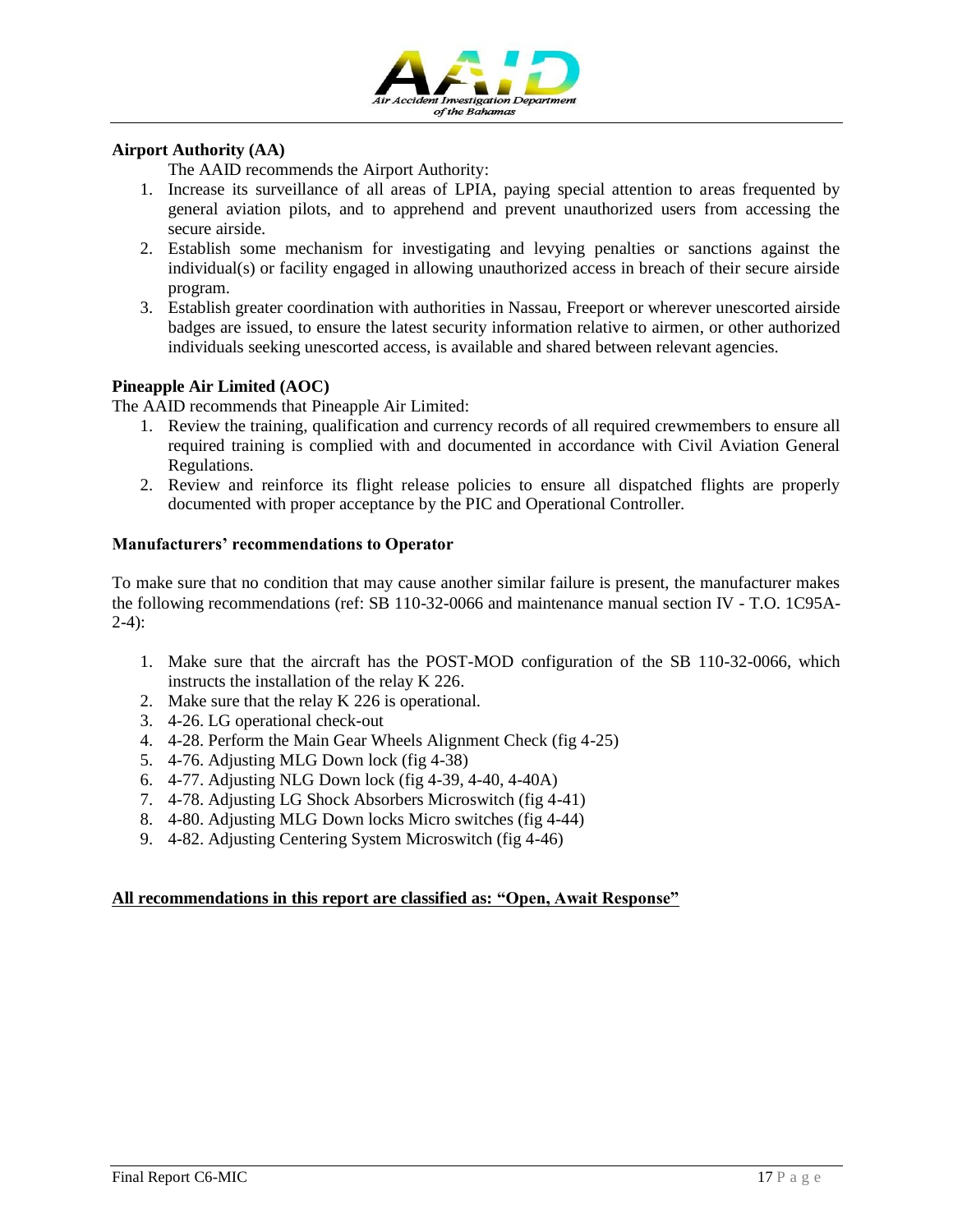

## **Safety Message**

The limited information provided is not enough to allow a root cause determination nor a reasonable hypothesis for the one-leg retraction on ground. "No mechanical irregularities have been found with the gear system".

The investigation into this accident found that serious breaches in security protocols were documented yet no action was taken against the perpetrators. Other than the identification badge for the pilot that was revoked in Nassau by the Airport Authority security division, no further action was documented. The pilot acquired an identification badge from another island (which was subsequently revoked but never returned), which was used to access the airside at LPIA which is a violation of regulations and security policies yet again; no evidence was made available of what action was taken by the AvSec Department to address this issue.

The investigation also found that:

- $\Box$  As this pilot was hired and conducted flights for a Bahamas Air Operator Certificate Holder since 2012, each time he accessed the airside to command an aircraft, he was in breach of security protocols as he was not in possession of a valid airside identification badge.
- □ The Security Department of the BCAA did not provide any evidence of any further investigation, penalties, sanctions or enforcement action taken against the pilot, the Airport Authority, the FBO in question or the AOC holder for the breaches in security protocols documented.
- □ AvSec Security officials did not provide any documented evidence of any actions taken by the department to ensure the FBO's compliance after repeated violations of the security regulations and its tenant airside access security program, dating back as far as 2013, when it was first brought to their attention that this pilot was accessing the airside using fraudulent and deceptive means as they identified.
- $\Box$  Both pilots breached CAGR regulations regarding operations during Instrument meteorological conditions.
- $\Box$  Neither pilot was authorized to conduct operations in weather that was instrument meteorological conditions based on documentation contained on their proficiency check application.
- $\Box$  Both flight training and proficiency check were conducted by the same company check airman. This is an activity that should not occur to ensure proper checks and balances as it relates to training and checking activities.

The AAID believes the heavy workload, coupled with the night and IMC flying in severe weather, to be a contributing factor in this accident. Coupled with the crew's qualification and authorizations to operate in weather determined to be instrument meteorological conditions, the AAID believes the lack of oversight of the records documentation process by both the operator, as well as the BCAA, may have given the crew the impression they were authorized to conduct operations in conditions they clearly were not.

The AAID questions the check and balance process used to separate training from checking activities of this crew and queries the BCAA role in oversight of the same individual conducting both training and checking. The AAID believes the BCAA must review its policies on check airmen authorizations, proficiency checking activities and documentation as there is clearly a departure from standard policy.

The AAID believes the company should review its dispatch policies and ensure the release of aircraft is done in accordance with CAGR as it relates to release of aircraft when the weather is not favorable at both departure and destination airports. The AAID also believes the operator is responsible and must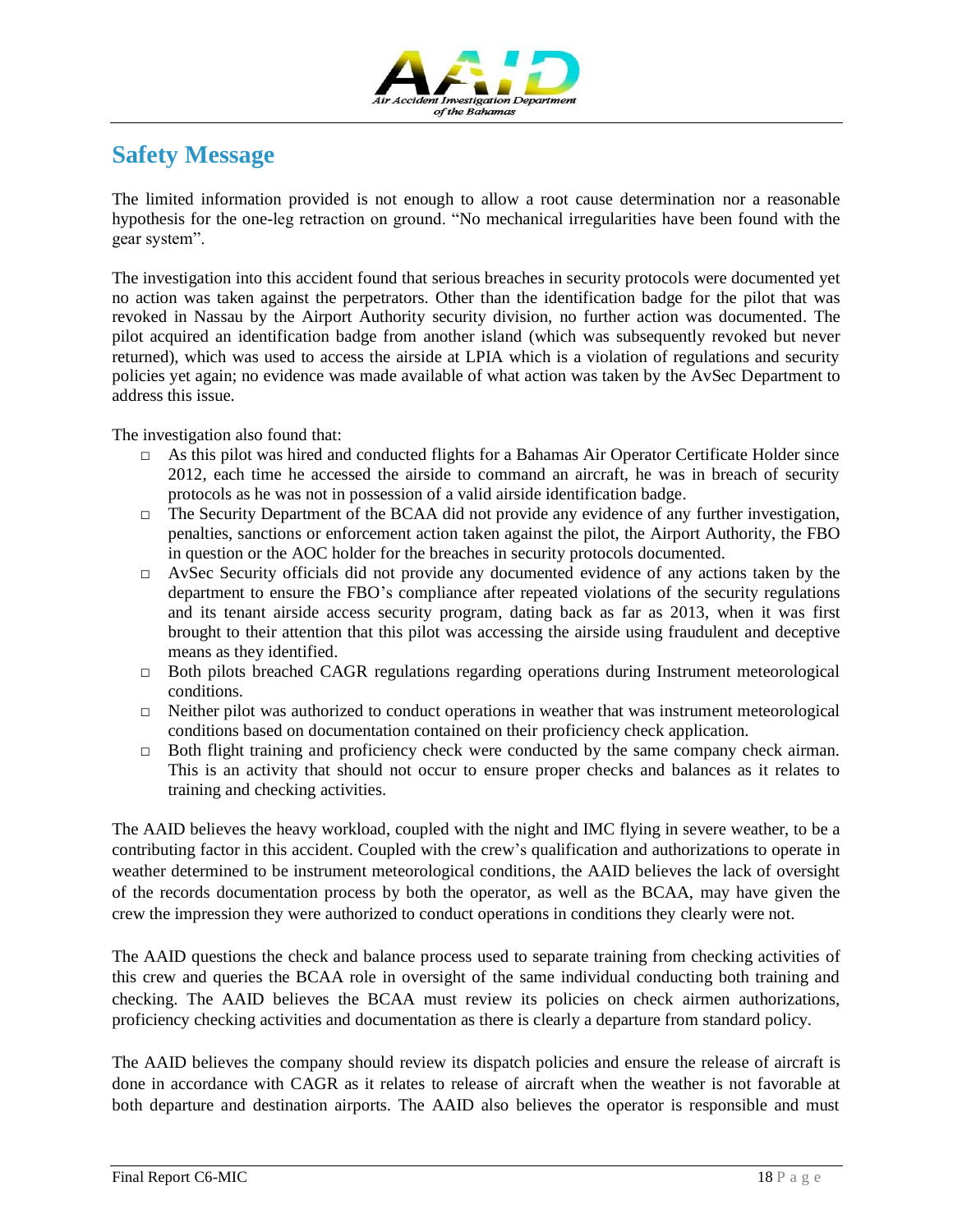

ensure both PIC and Ops Controller sign all documents for release of flight as this was clearly not done in this case.

As the captain's training records were in such state of incompleteness, the AAID was unable to determine whether his employment was continuous between 2012 and 2018 or intermittent.

The AAID strongly believes that a breakdown in communication and coordination occurred between the aviation security department of the BCAA (AvSEC), the personnel licensing department (BCAA) and the airport authority charged with surveillance of individuals gaining access to the airside at LPIA. The AAID suggests in future, any action taken to suspend or revoke the license or authorization of an airman, or any other individuals requiring a license or authorization issued by the BCAA, any action that is taken (enforcement or otherwise) it is communicated by the BCAA to the relevant Authorities tasked with issuing identification badges in Nassau or wherever identification badges are issued, so that the individual's access to the secure airside can be evaluated by that authority or department for any appropriate action deemed necessary.

The AAID believes the Airport Authority Security division should take a more proactive stance and challenge all individuals gaining access to the secure airside. While the Airport Authority was proactive in revoking the airside access of the captain due to the negative security vetting, he was still able to acquire another airport identification badge from an entity on another island. He was able to gain access to the secure airside unescorted, unchallenged and with unauthorized credentials from 2012 to 2018. This is a serious security breach and measures must be put in place to deter this kind of lapse in security oversight.

The AAID also believes that greater scrutiny and security personnel physical presence needs to be placed at all fixed based operations on a permanent basis to ensure security breaches are not occurring.